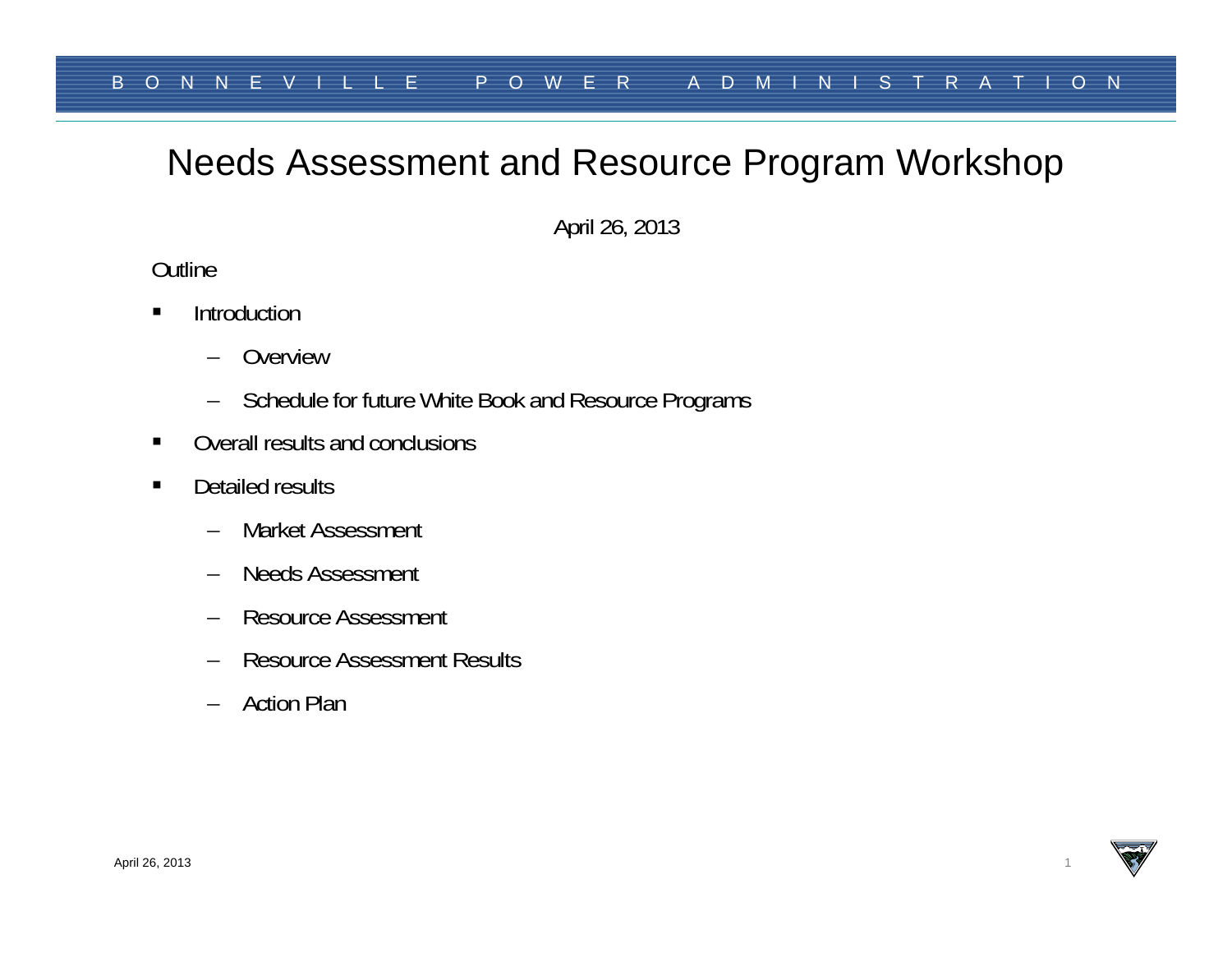#### **Overview**

- $\blacksquare$  The Resource Program includes a forecast of Bonneville Power Administration's potential needs for additional power supplies to meet its total supply obligations **(Needs Assessment)**. Given those needs, the Resource Program is a vehicle for evaluating resource options **(Resource Assessment)** under a variety of possible future market landscapes **(Market Assessment).** The Resource Program then outlines BPA's proposed approach to meeting those needs **(Resource Assessment Results)** as well as expressing actions BPA plans to under take to implement the proposed approach and relevant portions of the Northwest Power and Conservation Council's Power Plan **(Action Plan)**.
- $\blacksquare$  The 2013 Resource Program updates the 2010 Resource Program, released in September 2010. The 2013 Resource Program is abbreviated and primarily provides updates to key inputs and analysis. The 2013 Resource Program focuses on two study periods, fiscal years (FY) 2016 and 2021.
- $\blacksquare$  The 2013 Resource Program needs are based on the results of the 2012 Needs Assessment which is one of four studies in the 2012 White Book.

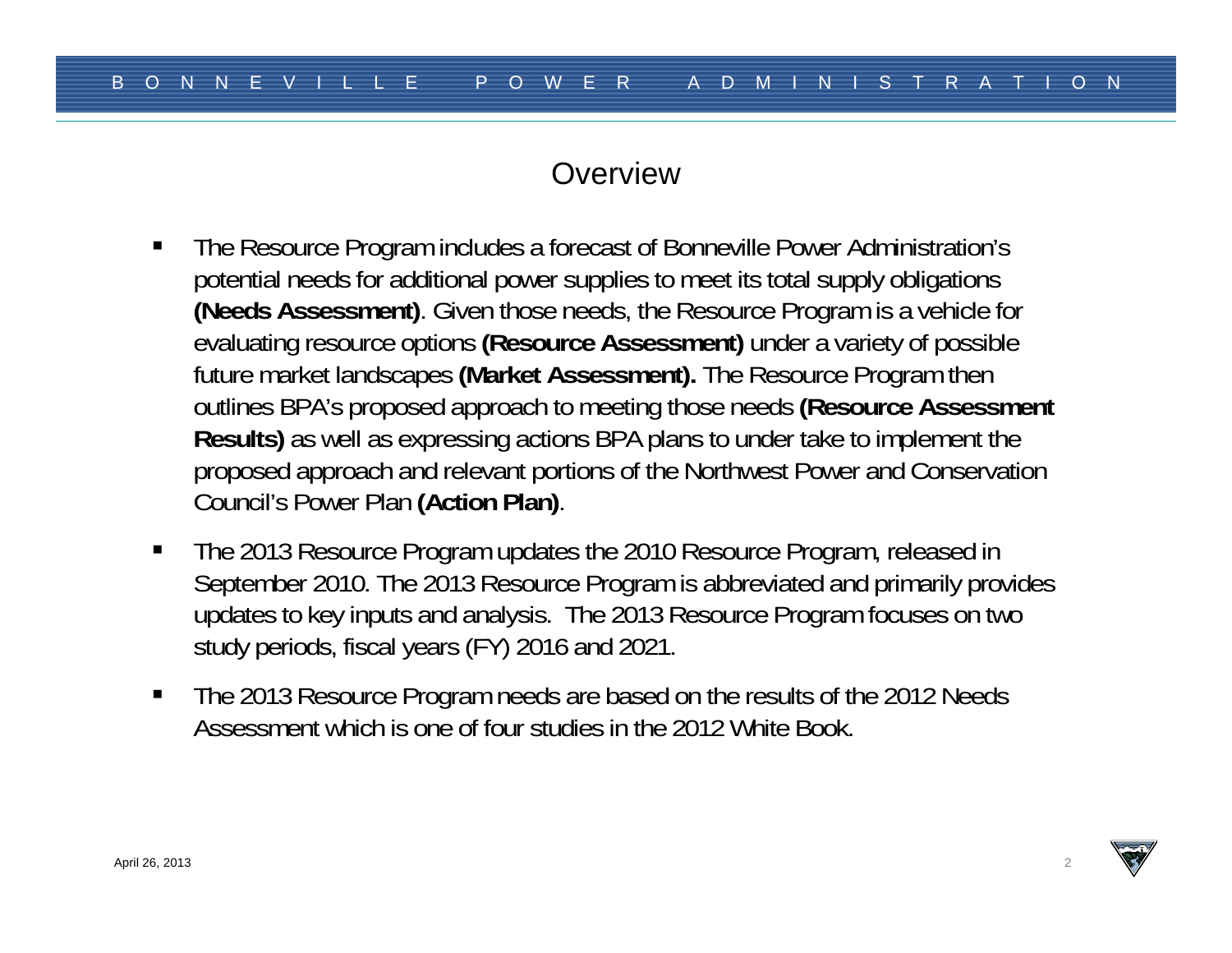#### Schedule for Future White Book and Resource Programs

- From now on, BPA plans to publish its Pacific Northwest Loads and Resources Study (the White Book) every two years.
- $\blacksquare$  The biennial White Book will include a Needs Assessment study, which is the foundation for defining the power supply obligation needs for the Resource Program.
- $\blacksquare$  As a result of this addition to the White Book, BPA expects to update the Resource Program roughly every two years.
- п It is anticipated that BPA's next Resource Program will be prepared in conjunction with the Council's Seventh Power Plan and BPA's 2014 White Book.

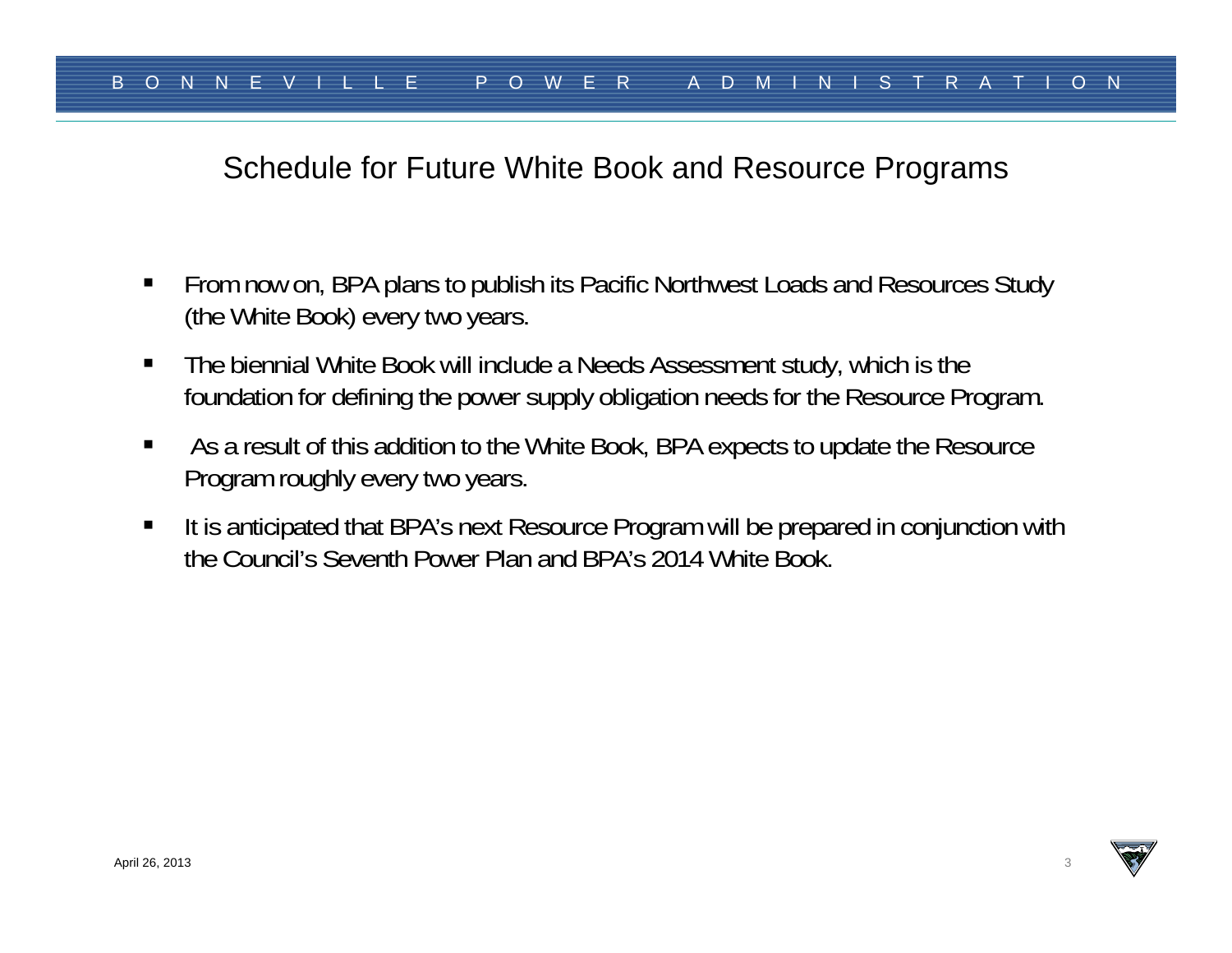## Overall Conclusions – Action Plan

In addition to the items identified in the 2010 Resource Program Action Plan, BPA has updated the 2013 Resource Program Action Plan to highlight the following key areas of action:

Evaluate the contribution of conservation to meeting capacity needs.

Further develop the definitions of system and resource flexibility, including how flexibility might be measured and possible adequacy metrics.

Continue to evaluate demand response and Keys Pumped Generation Station.

Explore the application of Peak Net Requirements provisions described in Regional Dialogue contracts.

Monitor the emerging drivers that influence the potential Above-High Water Mark load placed on BPA post-FY 2019.

Continue to evaluate how traditional thermal generation resources could supplement the capacity of, and provide flexibility and seasonal energy to, the existing Federal Columbia River Power System (FCRPS).

Monitor factors that could reduce the capability or output of the FCRPS.

Collaborate with the Northwest Power and Conservation Council (Council) to prepare for the Seventh Power Plan and BPA's next Resource Program.

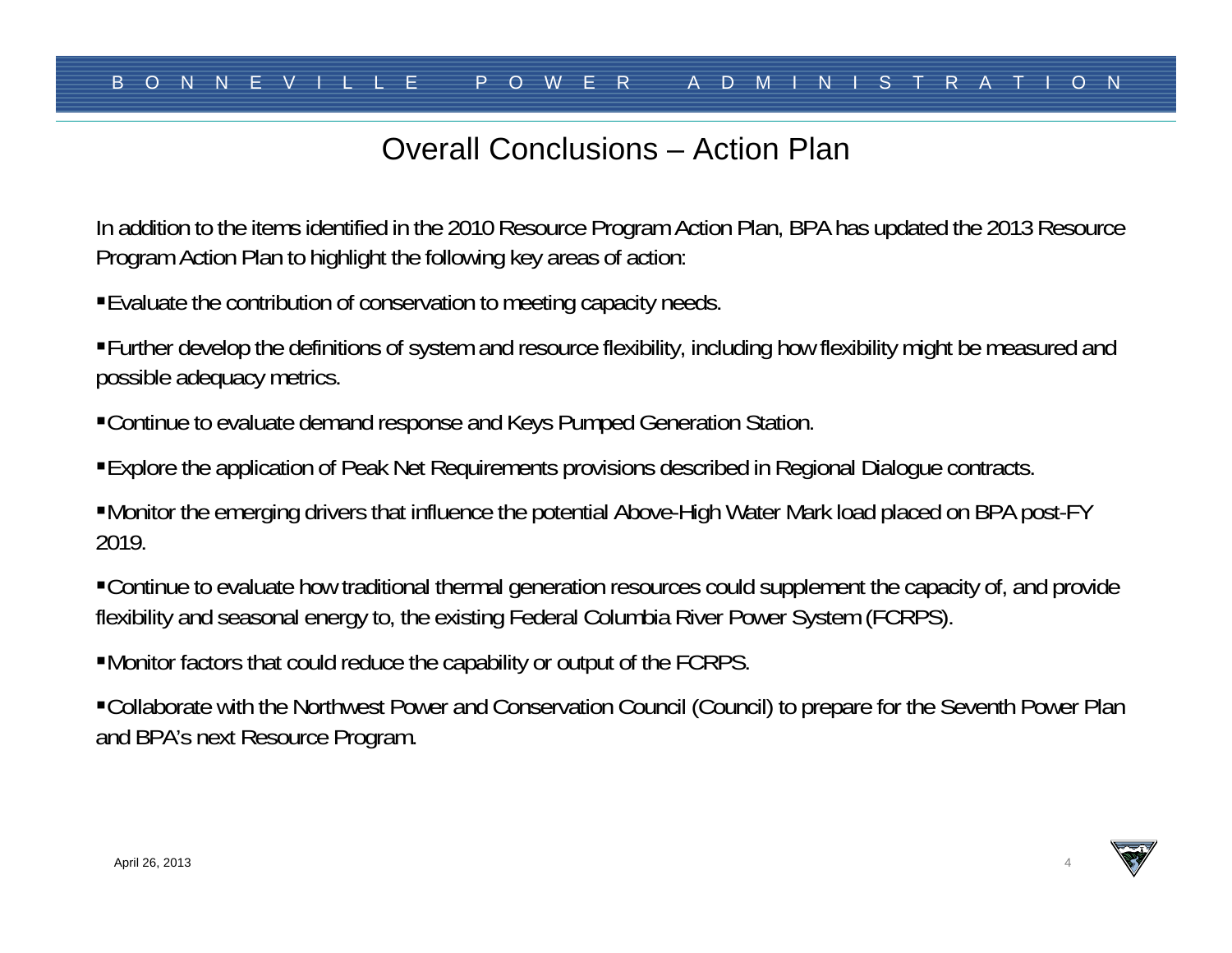# Overall Conclusions - Energy

- The 2012 Needs Assessment shows that, under a variety of conditions and timeframes, BPA could need to supplement the existing Federal system generation to meet existing and projected obligations. These conclusions reflect additional limitations on the projected capability of the FCRPS to meet BPA's load obligations since the 2010 Needs Assessment. Specifically, updates to the hydro modeling assumptions have, in general, decreased the expected annual and winter FCRPS forecast generation. The 2012 Needs Assessment projects more significant deficits in the January-February timeframe, some improvement to the second half of August, and increased deficits in September relative to the Needs Assessment in the 2010 Resource Program.
- $\blacksquare$  Under the expected case, modest annual energy deficits are projected under critical water. However, in studying the 10th percentile (P10) for each month, there are significant deficits (both heavy load hour and all hours), notably in January and February (winter), the second half of August, and September (summer). These deficits would be larger if BPA were to lose any current generating capability. For example, the 2012 Needs Assessment assumes 2008 Biological Opinion (BiOp) hydro operation requirements, which, based on an average of historical fish migration at the Snake River dams, typically end juvenile bypass spill by mid-August. If spill were required through the end of August, the additional spill would correspond to a loss of about 400 average megawatts (aMW) of generating capability in the second half of August under all water conditions.

BPA plans to address the energy need by:

- $\blacksquare$  Achieving the Sixth Power Plan conservation targets, which would greatly reduce BPA's need for additional power to meet energy needs (both seasonally and on an annual average basis).
- $\blacksquare$ Continuing to utilize wholesale power market purchases.
- $\blacksquare$  Any residual needs are expected to be small and very seasonal in nature (winter and summer) and could be met with minimal incremental market purchases above those assumed in the studies.

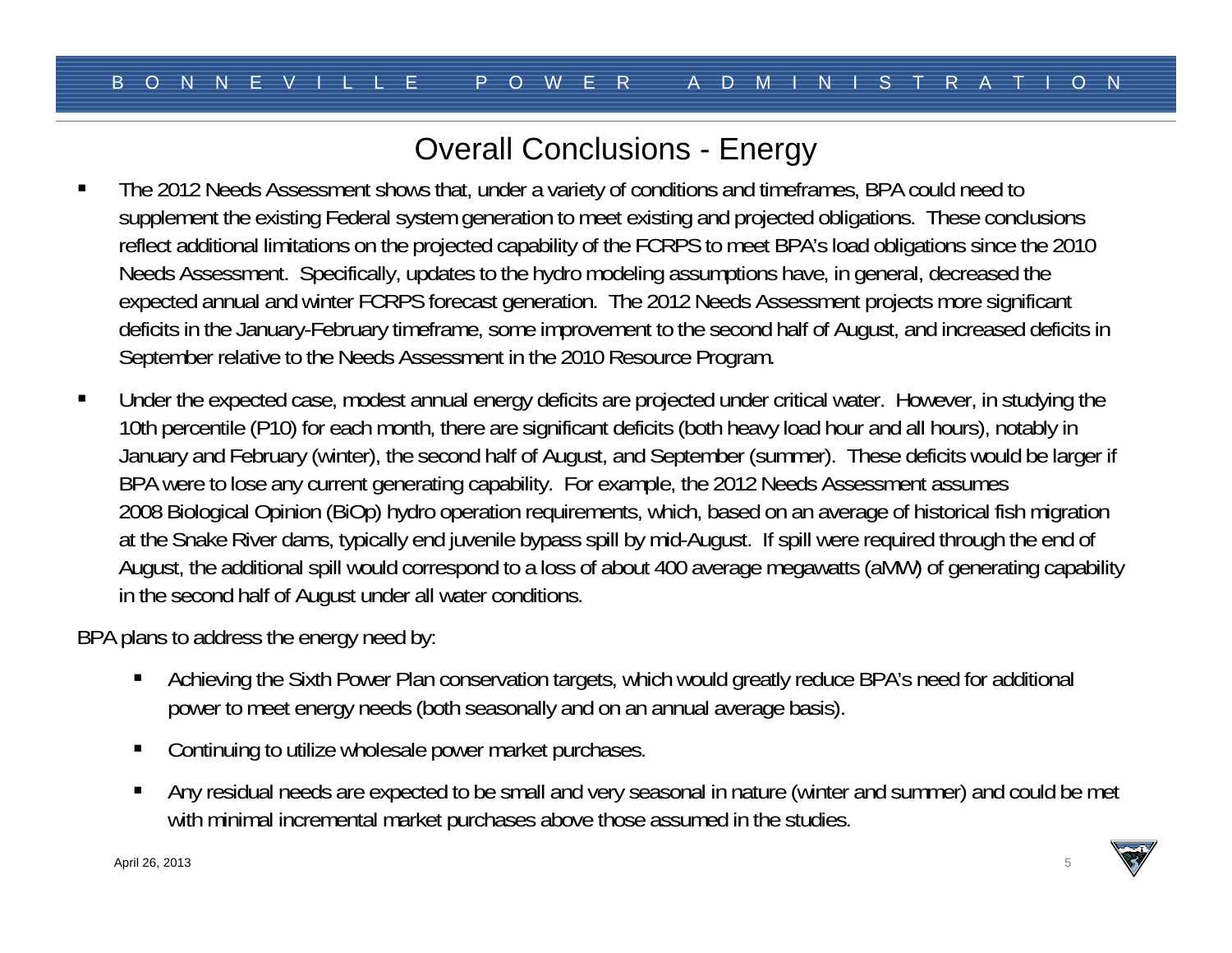## Overall Conclusions - Capacity

 $\blacksquare$  The Needs Assessment results show that the 18-hour capacity metric is minimal to no longer capacity surplus in either the winter or summer. The winter capacity numbers changed significantly from the 2010 Needs Assessment, largely as a result of extreme weather load differences, the expiration of winter purchases, and changes in FCRPS generation forecasts.

BPA plans to address the 18-hour capacity need by:

- $\blacksquare$  Achieving the Sixth Power Plan conservation targets. This will have the effect of reducing the load and thus help to supplement the existing capacity of the FCRPS. BPA is concerned that not all the conservation may occur during times of extreme loads, and hence further study is warranted.
- $\blacksquare$  Making market purchases. As with the energy needs, market purchases during heavy load hours supplement BPA's ability to meet capacity needs.
- $\blacksquare$  Further exploring additional Non-Treaty storage, demand response, and the application of customer non-Federal resource peaking capacity (Peak Net Requirements). These promising areas need further evaluation to determine the effects on BPA's capacity needs. BPA also plans to continue to evaluate Keys pumped storage.

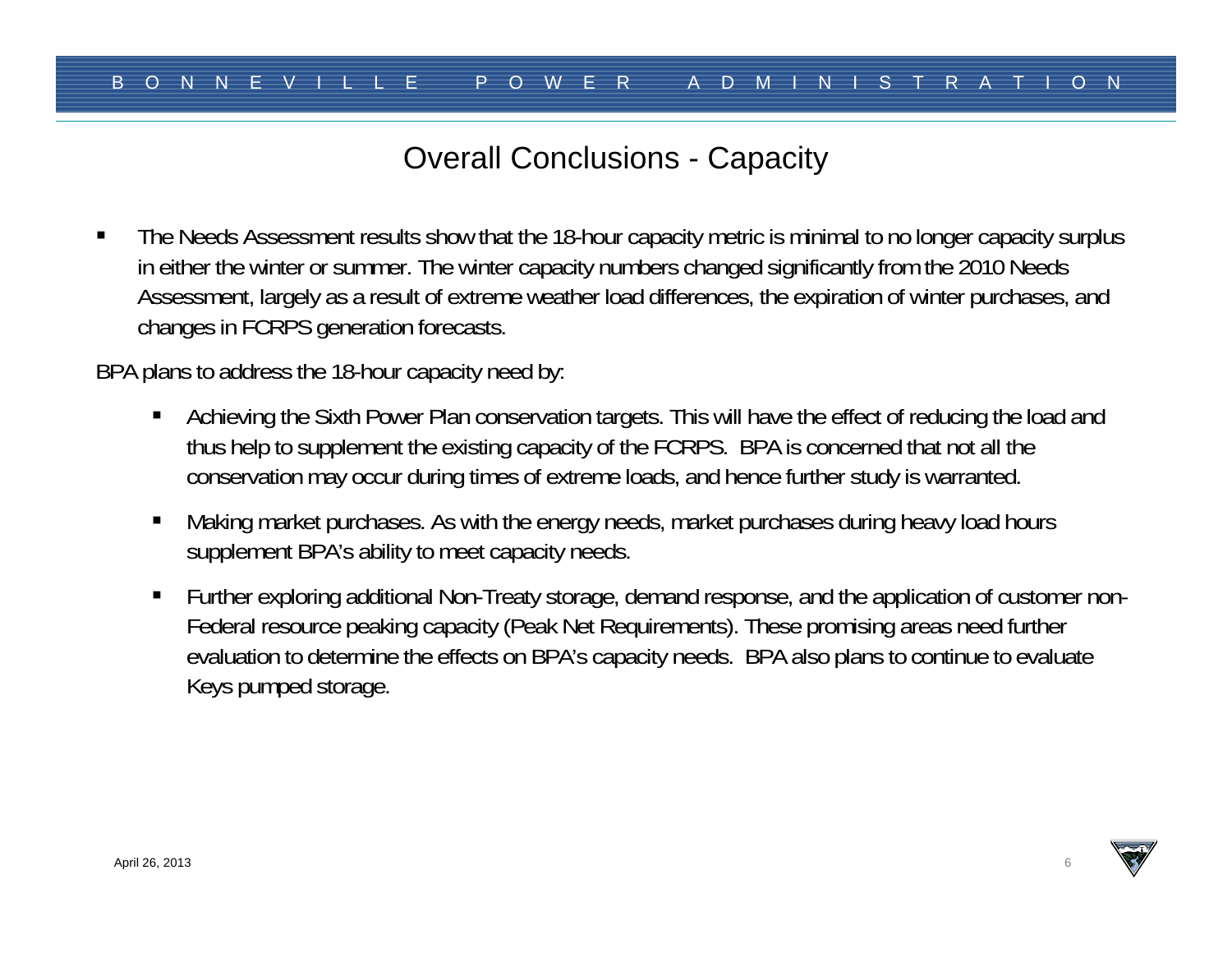## Overall Conclusions – Balancing Reserves

- $\blacksquare$  The Needs Assessment reflects that the FCRPS resources are insufficient to meet the forecast 99.5 percent level of service for balancing reserve requirements in FY 2016 and FY 2019 (proxy for FY 2021). There are many processes occurring in the region to address the issue of balancing reserves, including:
	- Ancillary and Control Area Services (ACS) Practices Forum
	- BP-14 rate case
	- Northwest Power Pool Market Committee and the Joint Initiative
- $\blacksquare$  Balancing reserve service requests are made every two years and for a period of only two years. This timing creates much uncertainty regarding the amount of balancing reserves BPA may be requested to provide. BPA's current strategy is to make short-term purchases of additional balancing reserves, if needed, in the wholesale market.

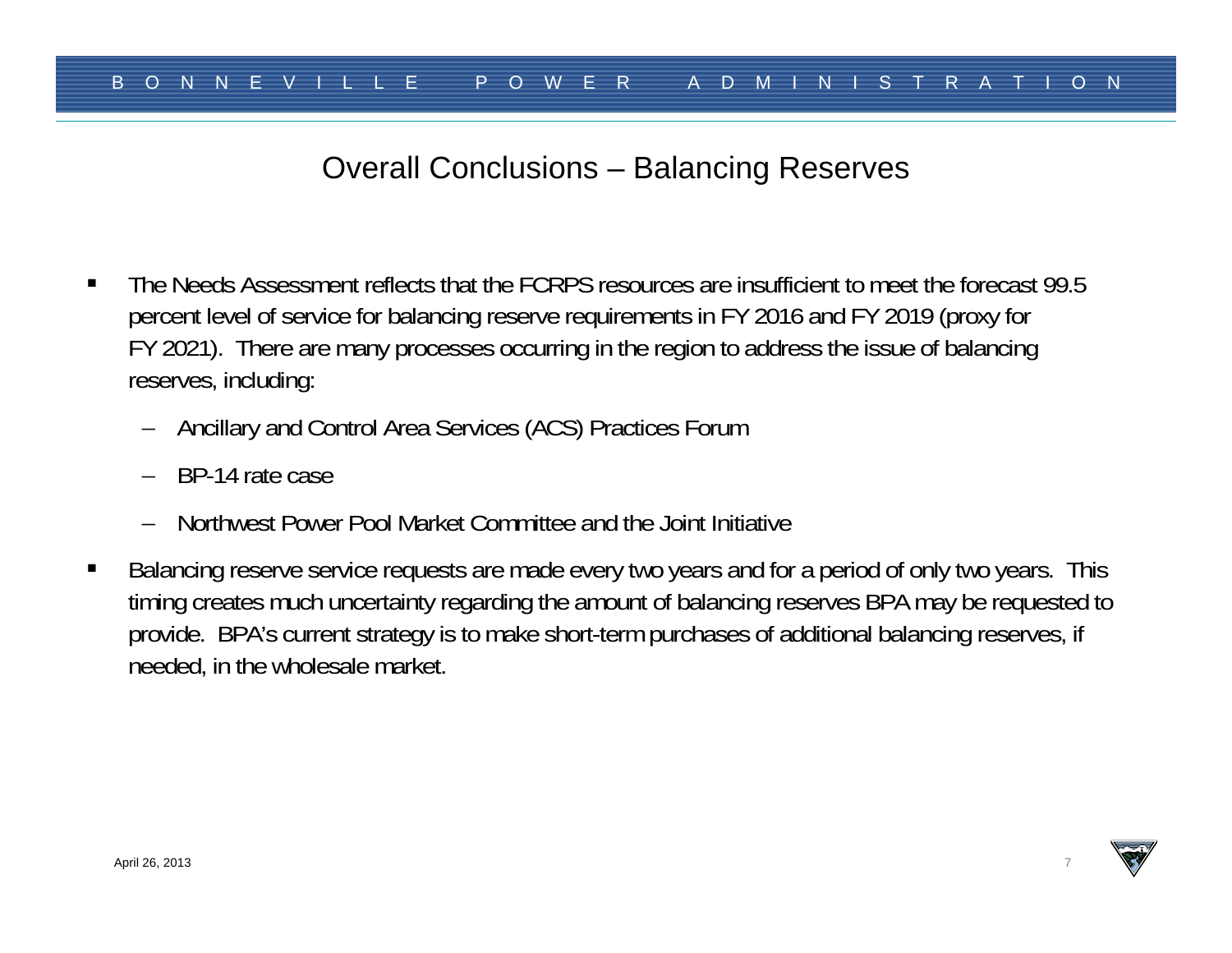#### Market Assessment

- $\blacksquare$  The Market Assessment examines likely cost drivers in the wholesale power market of the WECC considering a range of economic and environmental considerations. It then quantifies these uncertainties into estimates of future power market prices and resource costs.
- $\blacksquare$  The 2013 Resource Program evaluated an expected case as well as four scenarios which are depicted by the following matrix:

| Scenario 1: Less Green, High Economic<br>Growth | ᠰ<br>$\mathbf{f}$<br>Grow | Scenario 2: More Green, High Economic<br>Growth |
|-------------------------------------------------|---------------------------|-------------------------------------------------|
| $\leftarrow$ Clean Energy                       |                           | Policy Stance $\rightarrow$                     |
| Scenario 3: Less Green, Low Economic<br>Growth  | Economic<br>V             | Scenario 4: More Green, Low Economic<br>Growth  |

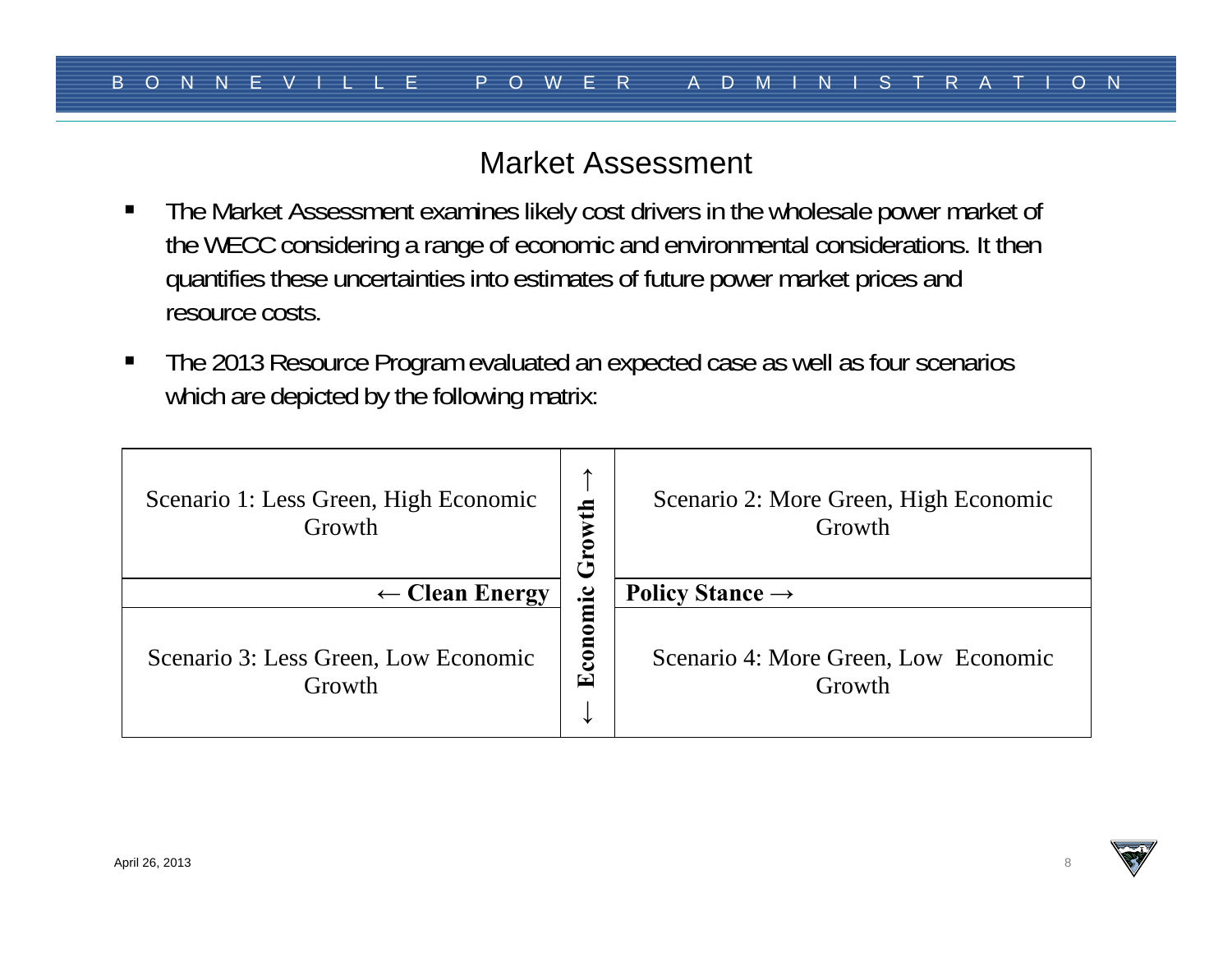## Market Assessment

- $\blacksquare$  The Resource Program then identified the following key variables within the scenarios that it wanted to examine:
	- RPS Resource Build Forecast
	- WECC Loads
	- –Natural Gas Prices
	- –CO2 Prices
- П The following table depicts the relationships between the variables and the scenarios:

|                  | Scenario 2:<br>Scenario 1: |                                                       | Scenario 3:    | Scenario 4:              |  |
|------------------|----------------------------|-------------------------------------------------------|----------------|--------------------------|--|
| Variable         | Less Green – High Economy  | More Green - High Economy<br>Less Green - Low Economy |                | More Green - Low Economy |  |
| <b>RPS Build</b> | Expected                   | High                                                  | Expected       | High                     |  |
| Load             | High                       | High                                                  | Low            | Low                      |  |
| Nat. Gas         | High                       | High                                                  | _OW            | Low                      |  |
| CO <sub>2</sub>  | Expected (\$0)             | High                                                  | Expected (\$0) | Expected (\$0)           |  |

 $\blacksquare$  AURORAxmp was used to produce an electricity price forecast for an expected case, and each of the four scenarios

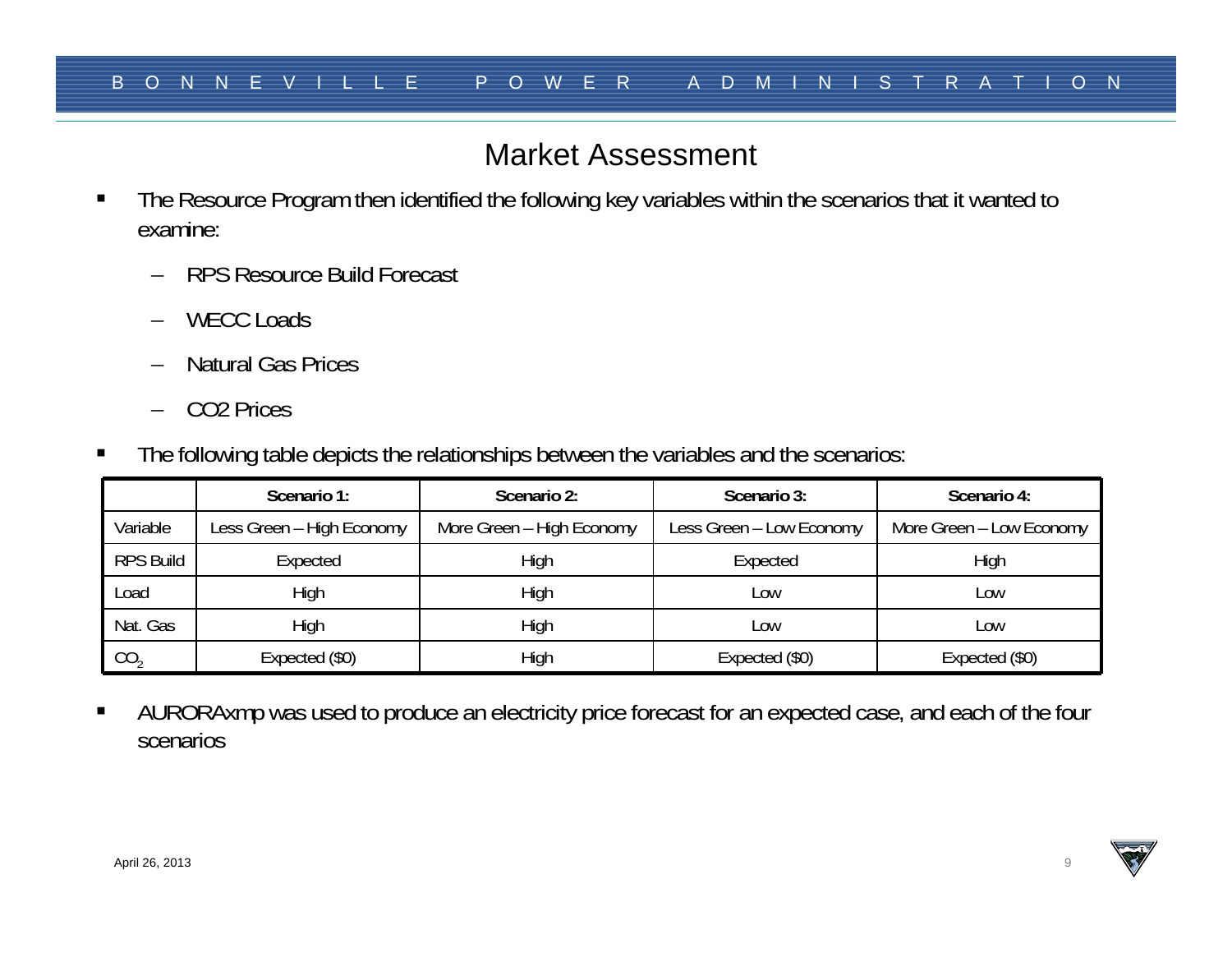## Market Assessment – Load Scenarios



 $\blacksquare$ The load forecasts are consistent with those used in the 2012 White Book but for the entire WECC area

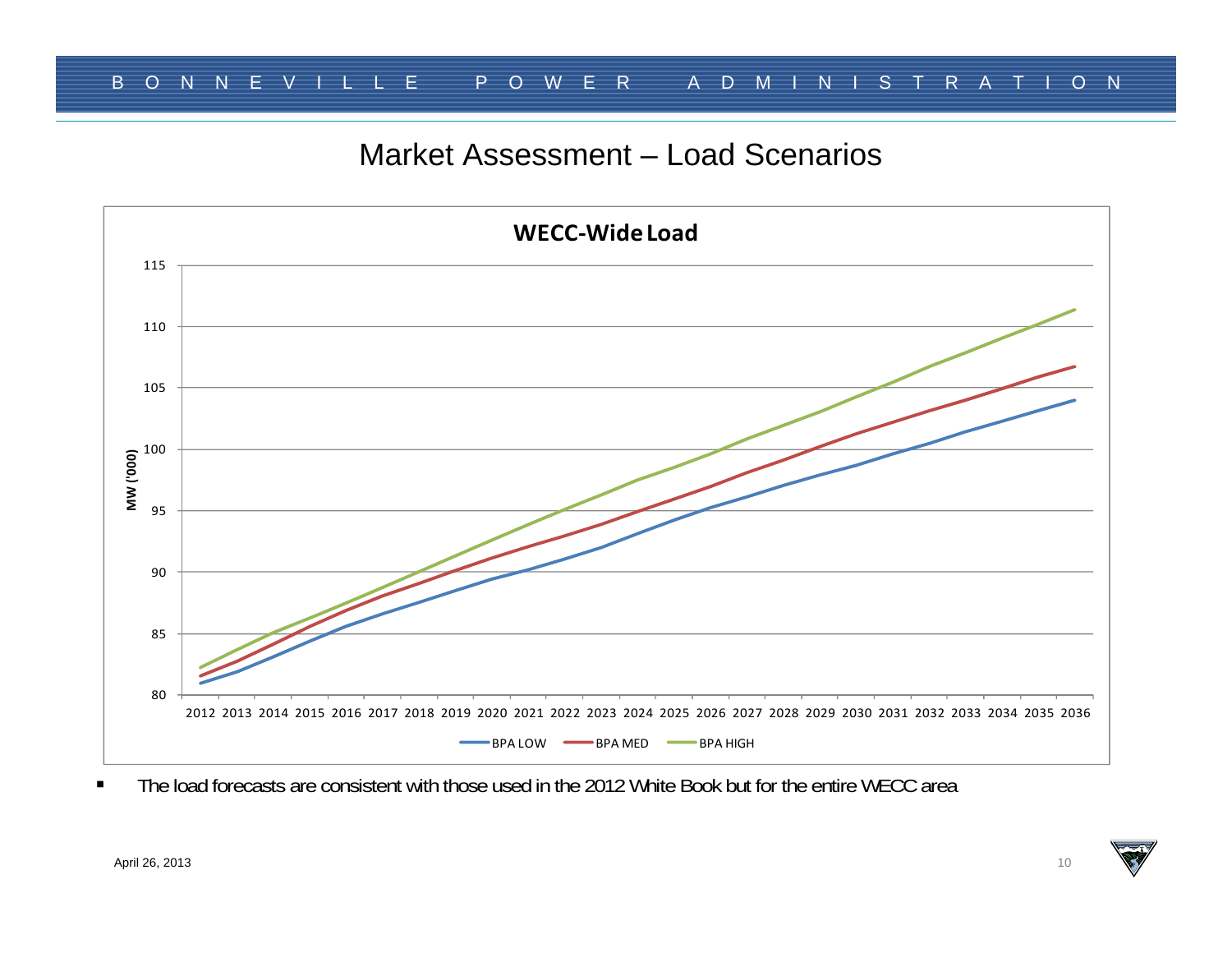#### Market Assessment: WECC-wide RPS Scenarios



 $\blacksquare$ The RPS forecast is based on the draft Council forecast prepared for the Mid-term Assessment

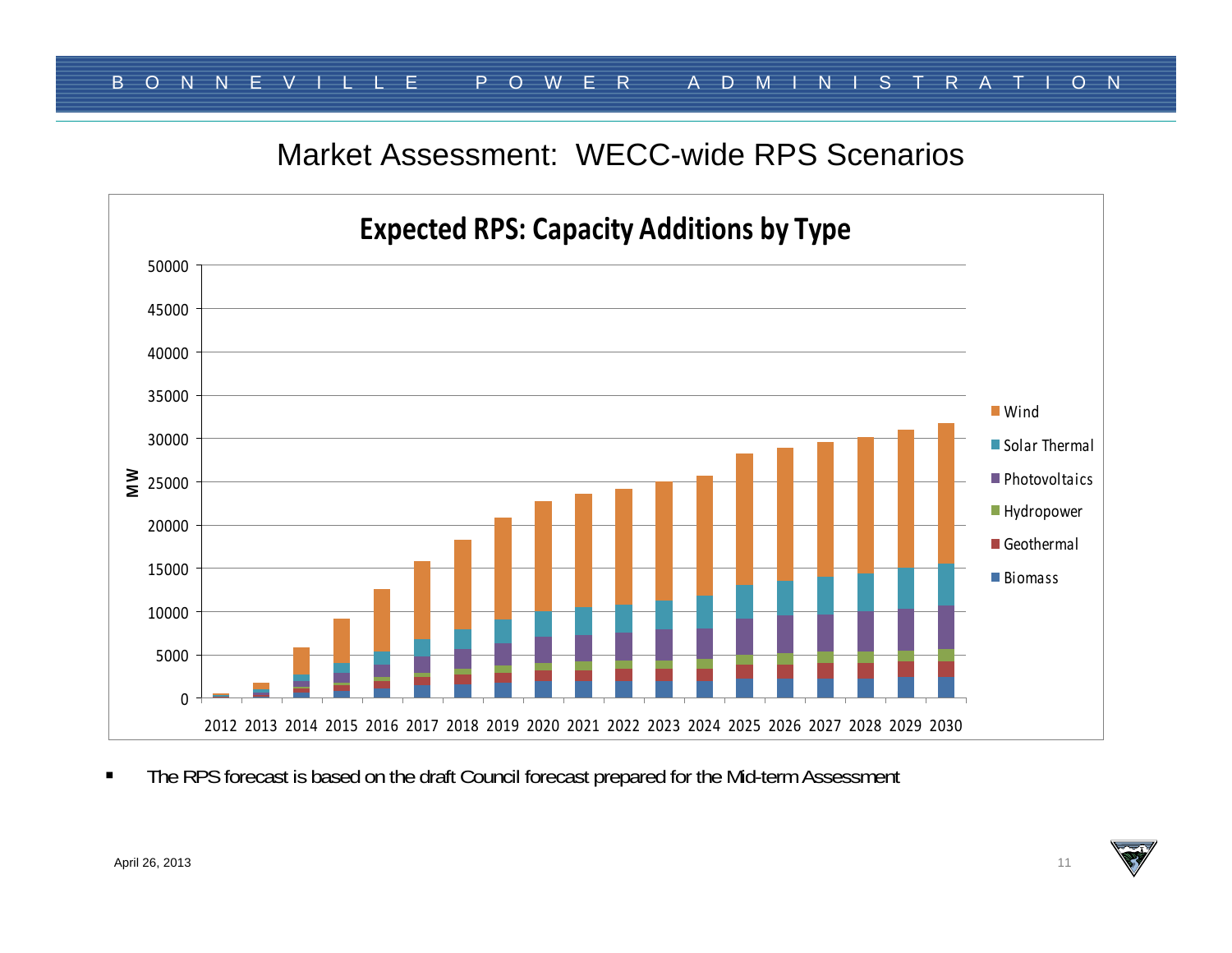#### Market Assessment: WECC–wide RPS Scenarios



 $\blacksquare$ The RPS forecast is based on the draft Council forecast prepared for the Mid-term Assessment

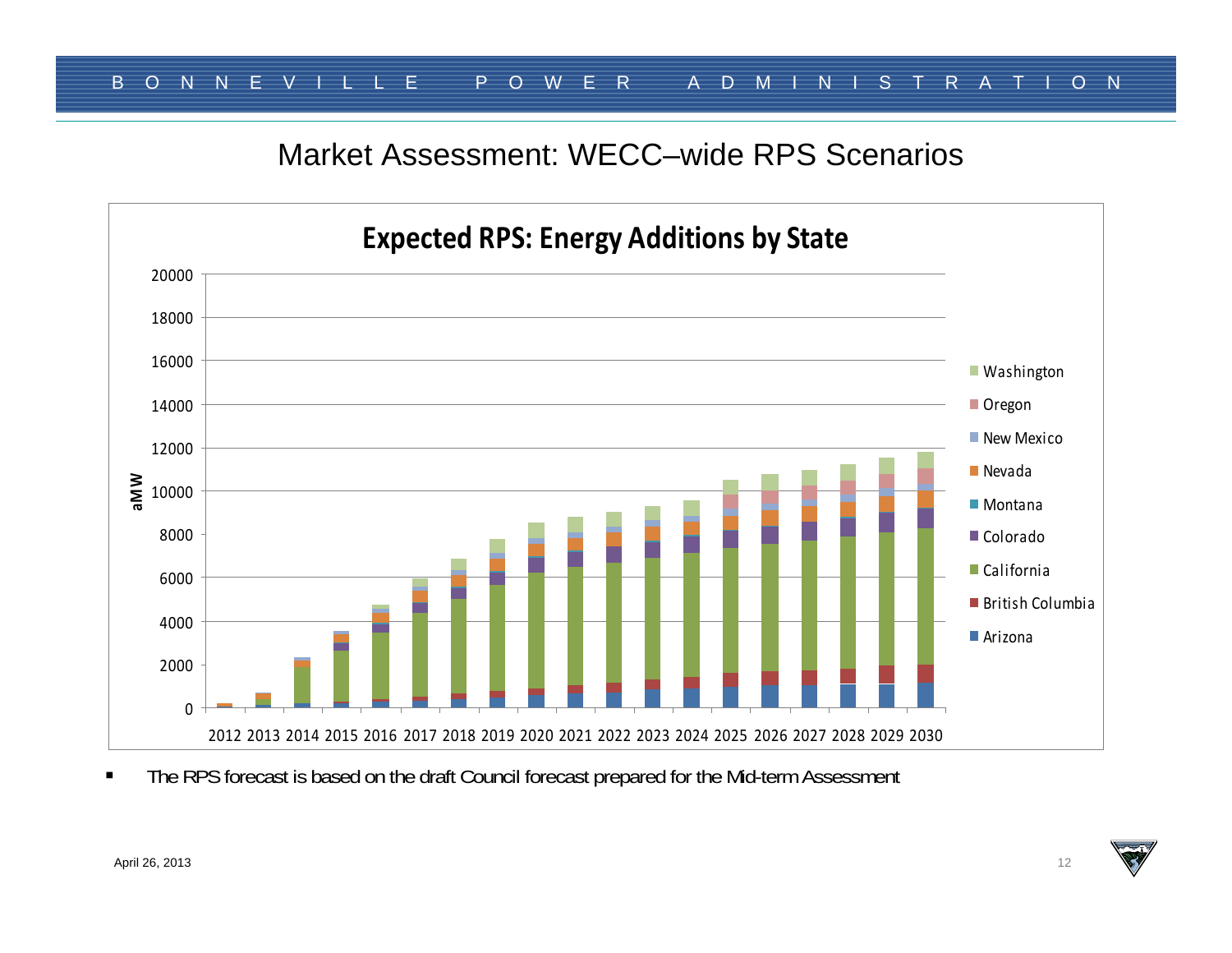#### Market Assessment: WECC–wide RPS Scenarios



 $\blacksquare$ The RPS forecast is based on the draft Council forecast prepared for the Mid-term Assessment but using the high load forecast

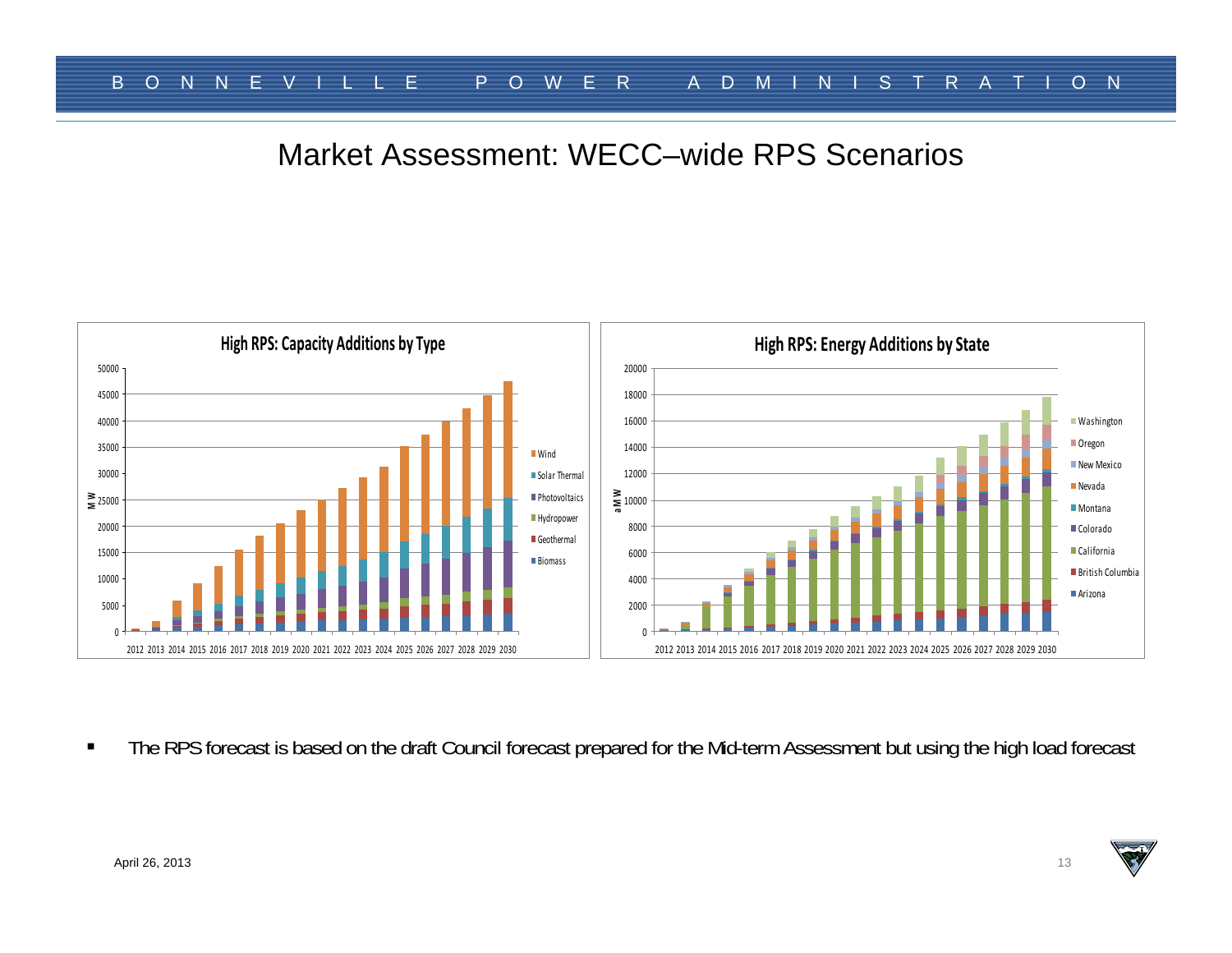## Market Assessment – National Carbon Scenario



 $\blacksquare$ The CO2 forecast is based on the futures prices for the California CO2 market but applied to the entire WECC

April 26, 2013 14

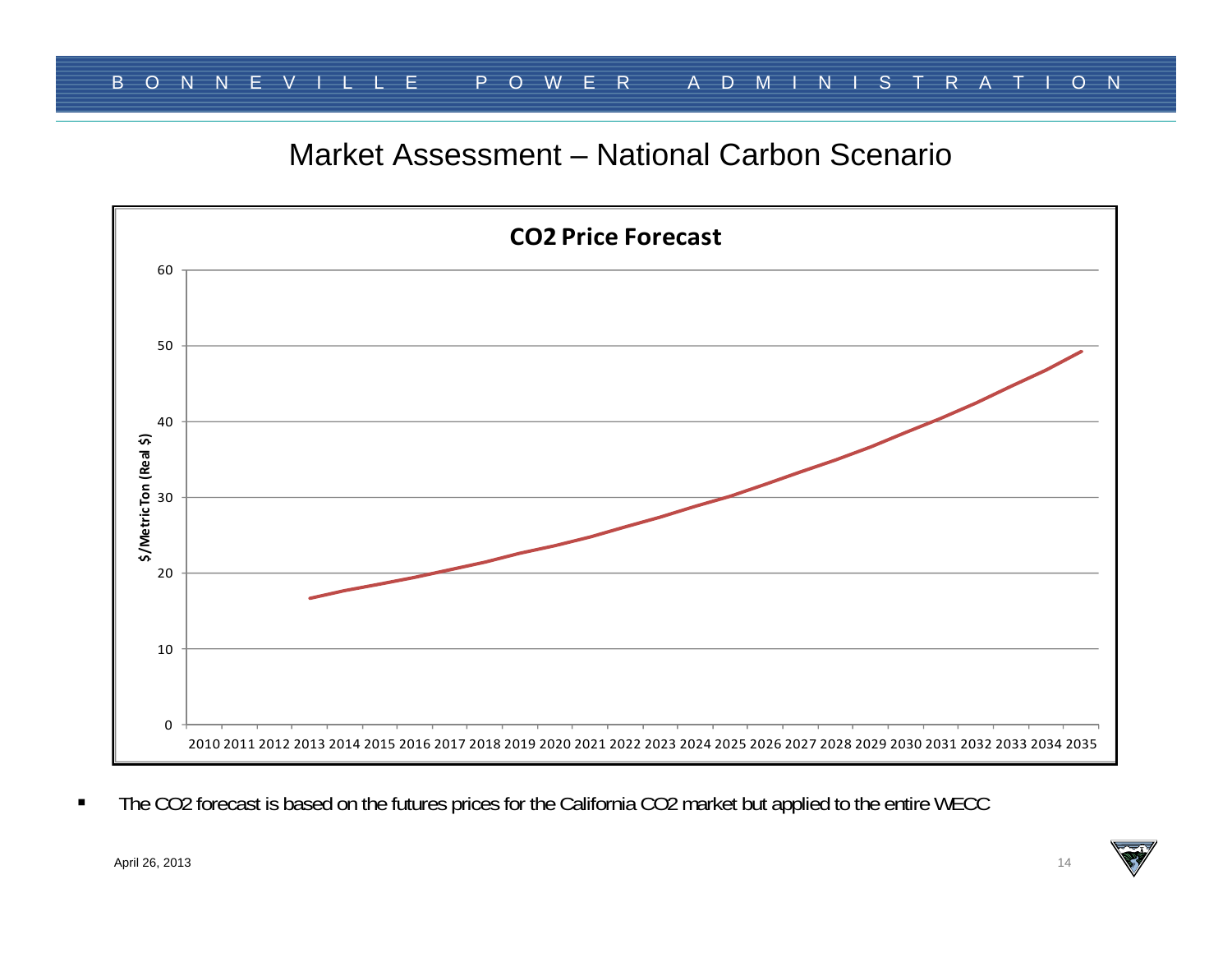#### Market Assessment – Natural Gas Scenarios

- $\blacksquare$  Below are the three gas price forecasts that were developed for the scenario process.
	- П The expected case is the BPA forecast for the BP-14 initial proposal
	- П The high and low are Council annual forecasts from the 6<sup>th</sup> Power Plan Mid-term Assessment

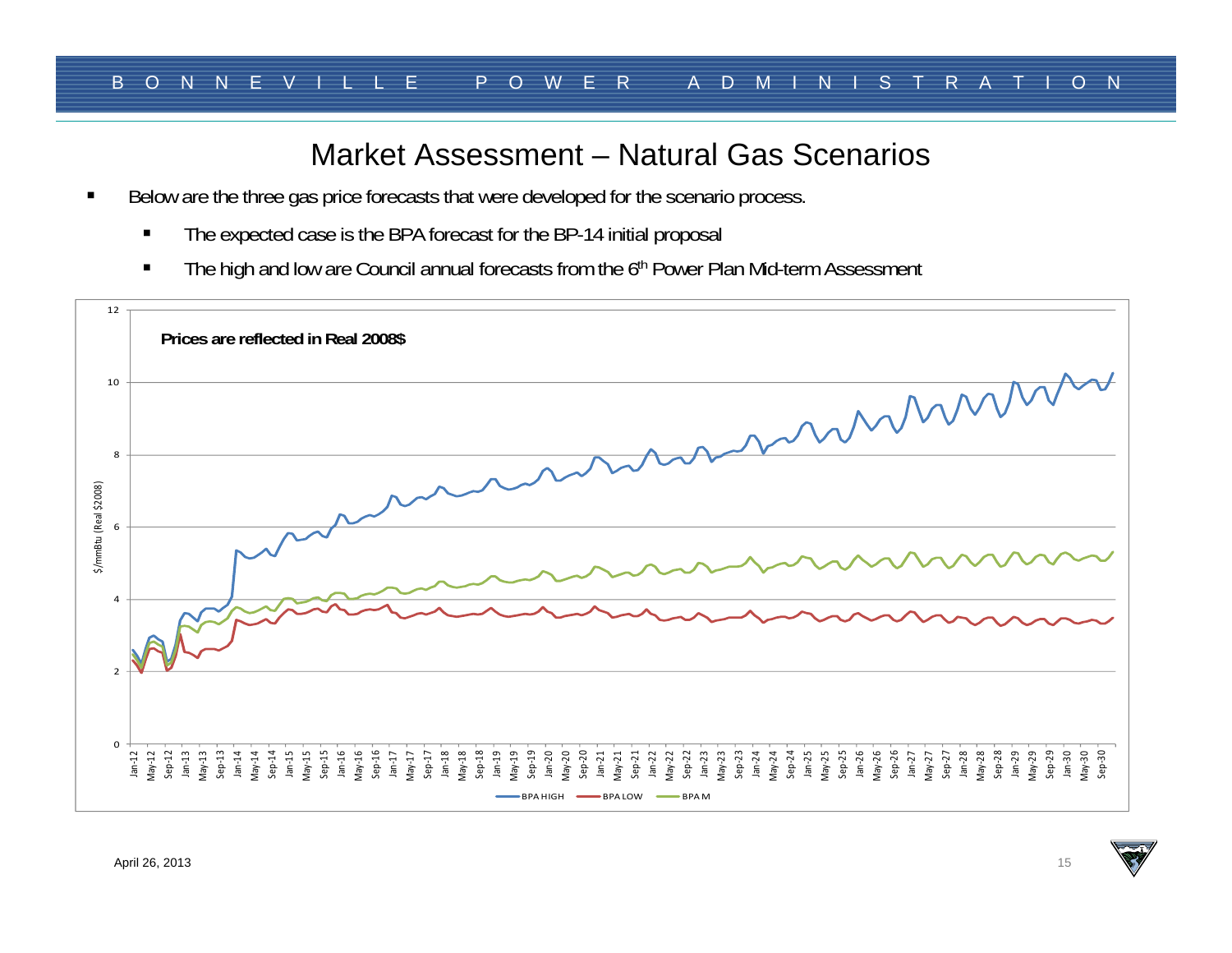#### Market Assessment – Flat Annual Results

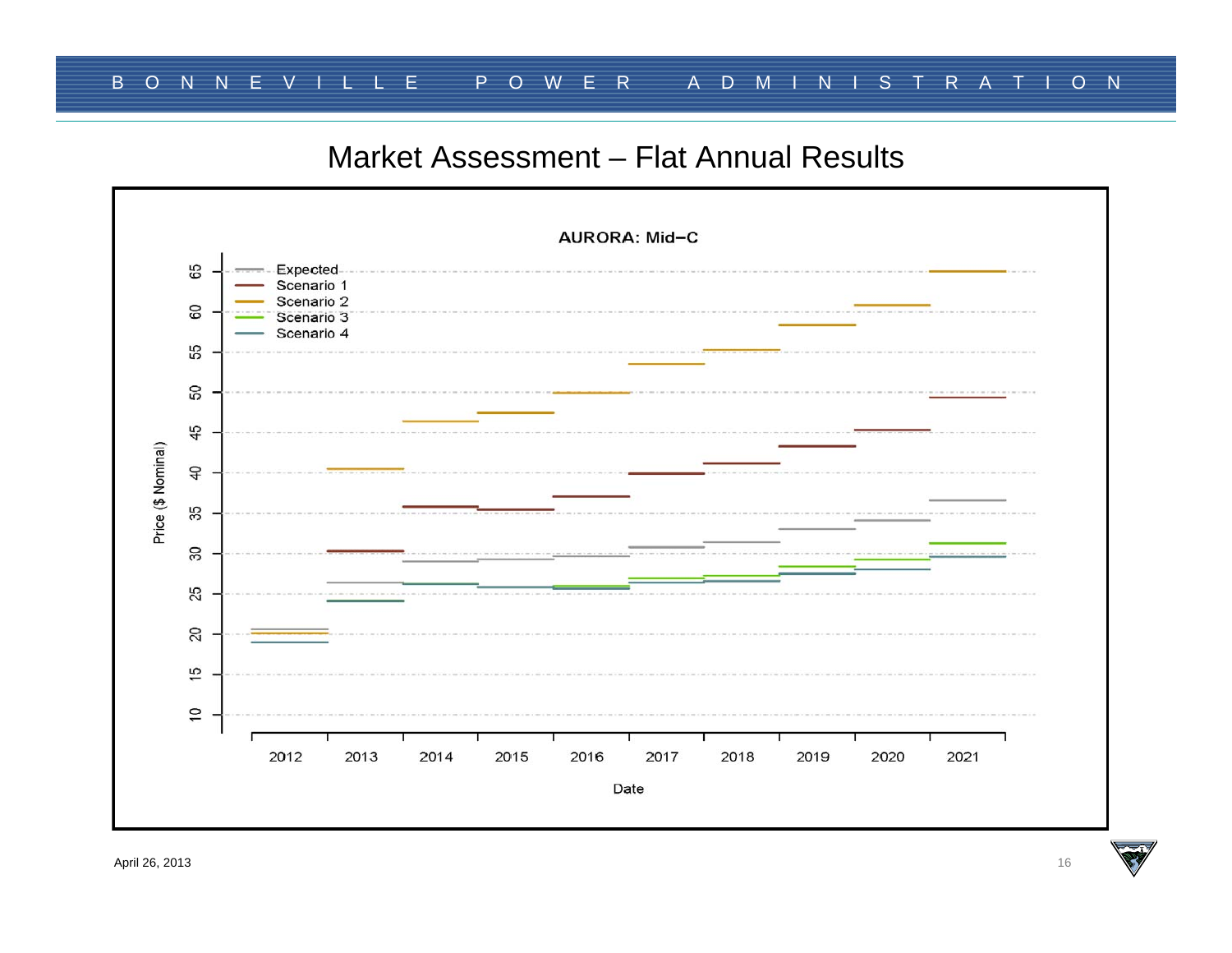## Market Assessment – Expected Monthly Results

![](_page_16_Figure_2.jpeg)

![](_page_16_Picture_5.jpeg)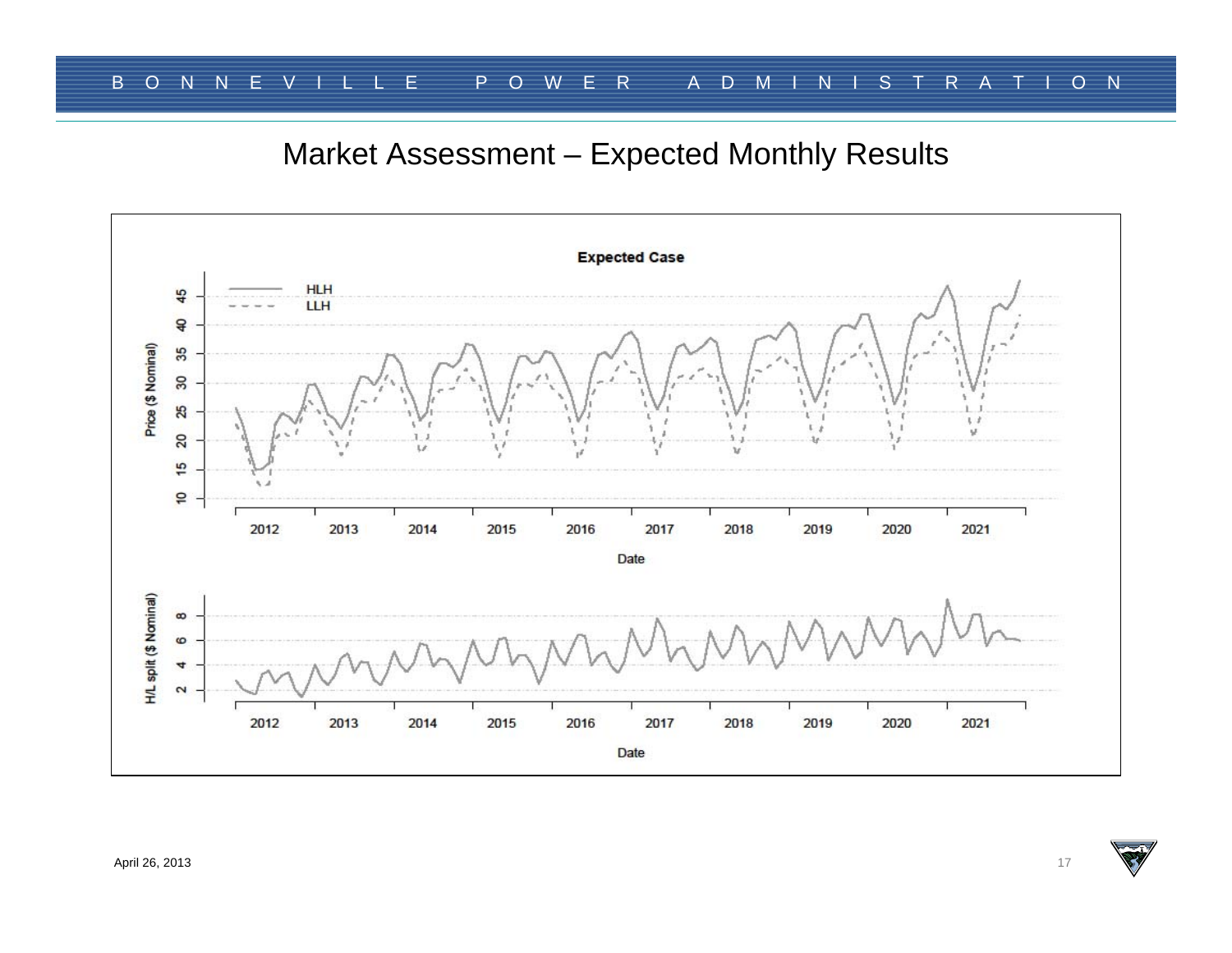## Market Assessment – Monthly Scenario Results

![](_page_17_Figure_2.jpeg)

![](_page_17_Figure_3.jpeg)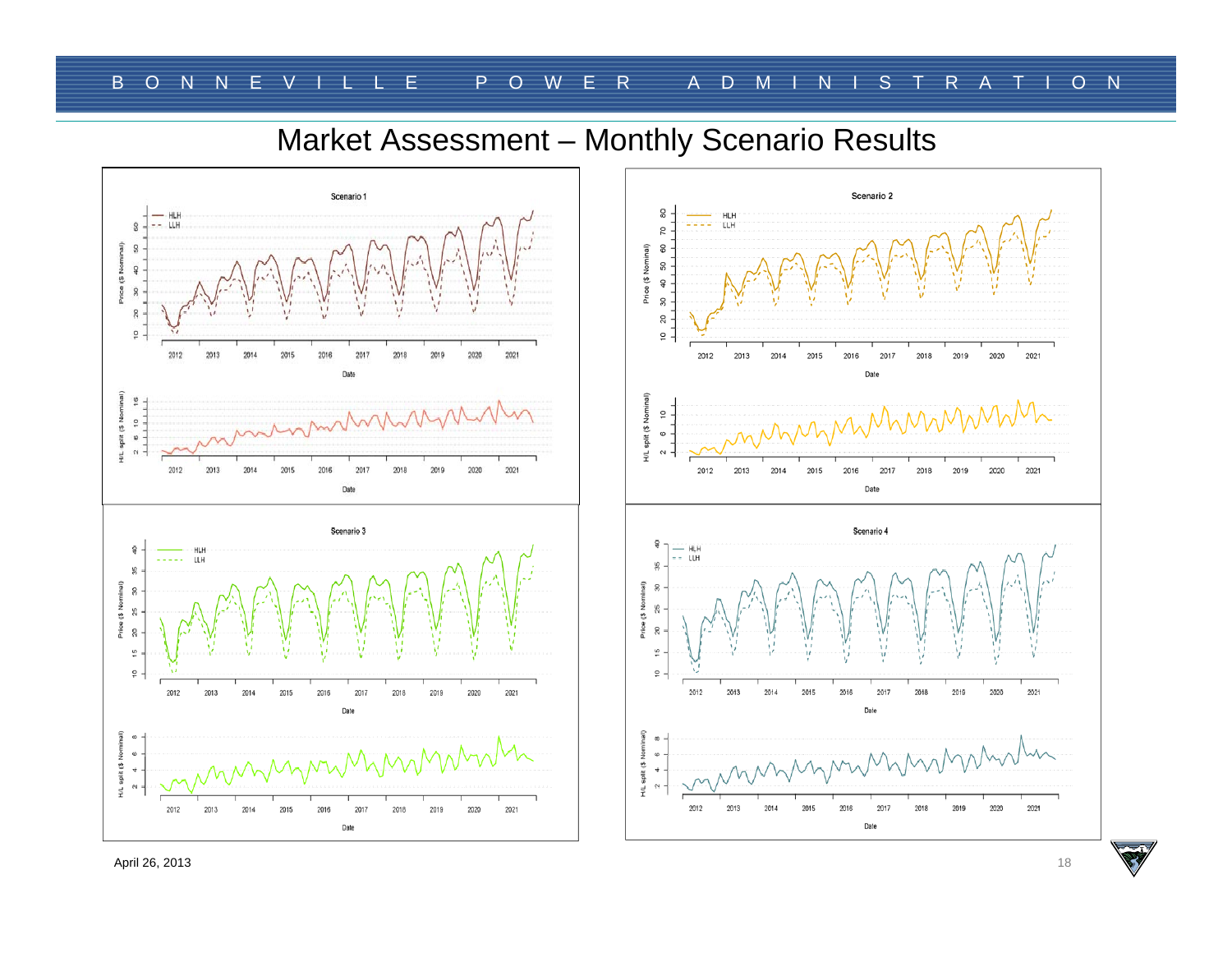## Needs Assessment

- The Needs Assessment examines BPA's measures the expected generation capability of the existing Federal system resources to meet projected load obligations under a range of conditions and timeframes. The loads and the resources used in the Needs Assessment are consistent with the 2012 White Book and the BP-14 Rate Case initial proposal.
- $\blacksquare$  Metrics:
	- Annual Energy Deficit under critical water (1937)
	- Seasonal/monthly HLH (10<sup>th</sup> percentile by month)
	- – 120 hour capacity (a.k.a. superpeak)
		- • Defined as the average of the inventory on the six highest load hours per day, 5 days a week and 4 weeks a month.
	- 18 hour capacity (cold snap/heat wave scenario)
		- • Defined as the average of the inventory on the six highest load hours during a 3 day weather event.
		- • Studies were done for February (cold snap) and August 2 (heat wave) as these periods tend to be the most limited.
	- Ancillary Services for reserves (balancing reserves)

![](_page_18_Picture_14.jpeg)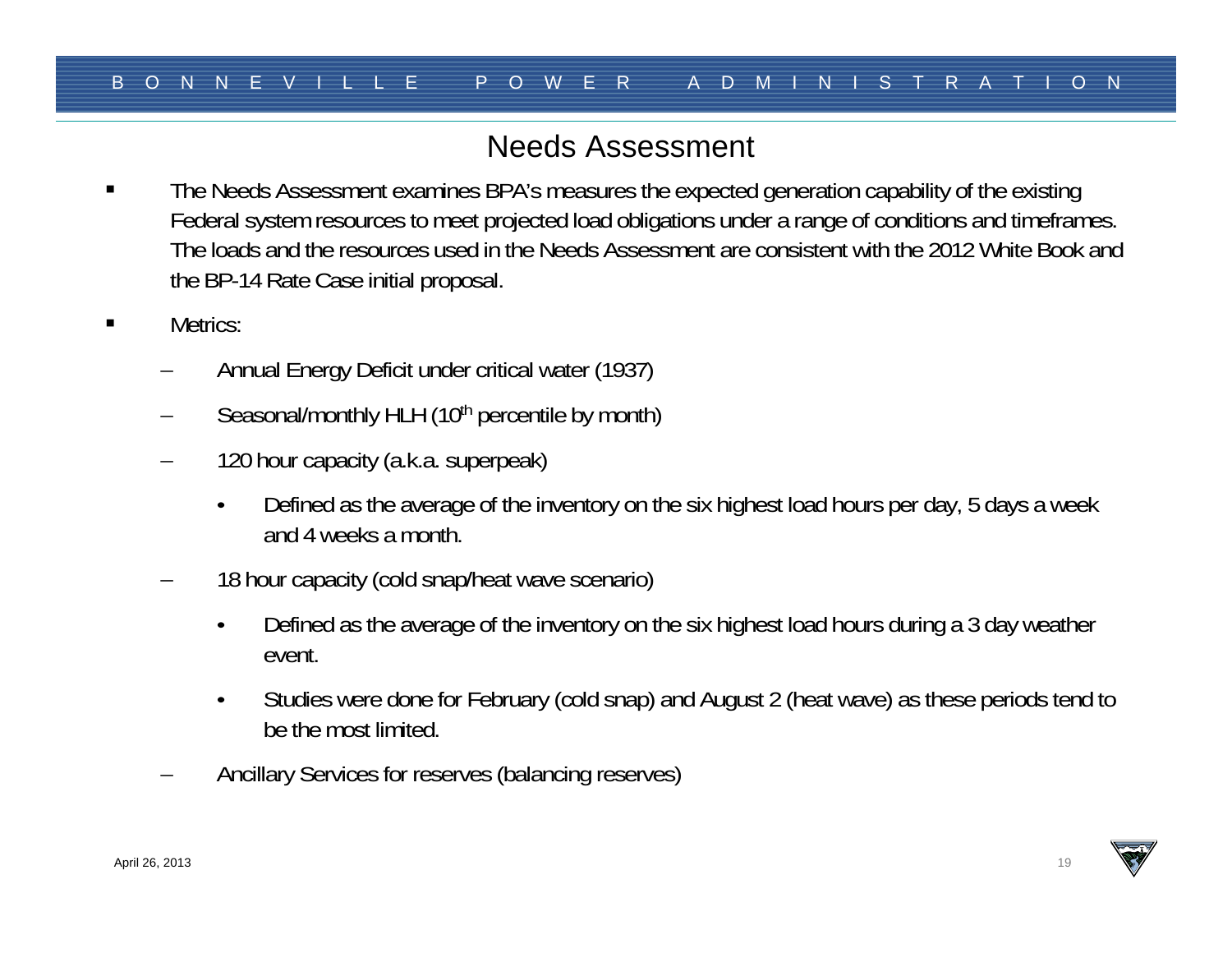## Needs Assessment - Load Scenarios Studied

- Annual average load growth scenarios were developed for high, expected and low cases. All scenarios include ~ 60 aMW of embedded conservation.
- **Expected case** (consistent with 2012 White Book forecast. Average annual growth rate for 25 years from 2012 ~ .8%)
	- Expected case with extreme weather (median hydro, 1 in 10 weather for summer and winter) Used for 18 hour capacity study.
- **High Economy Case** (Average annual growth rate for 25 years from 2012 ~ 2.4%)
	- Generally, forecast includes a robust increase in the economy due to increased spending (federal and consumer) followed by an expanding demand driven economy.
	- – This higher load growth could be caused by a number of factors:
		- •Additional population in-migration to the region
		- •Additional Federal spending on military facilities and growth at local Naval facilities
		- •Clean up activity at DOE-Richalnd
		- •Increase aluminum production
	- Tier 2 load obligation could be as high as 550 aMW in FY 2021\*

\*This maximum amount assumes that all Regional Dialogue customers elect to have BPA serve their Above High Water Mark (AHWM) load in FY 2021.

![](_page_19_Picture_16.jpeg)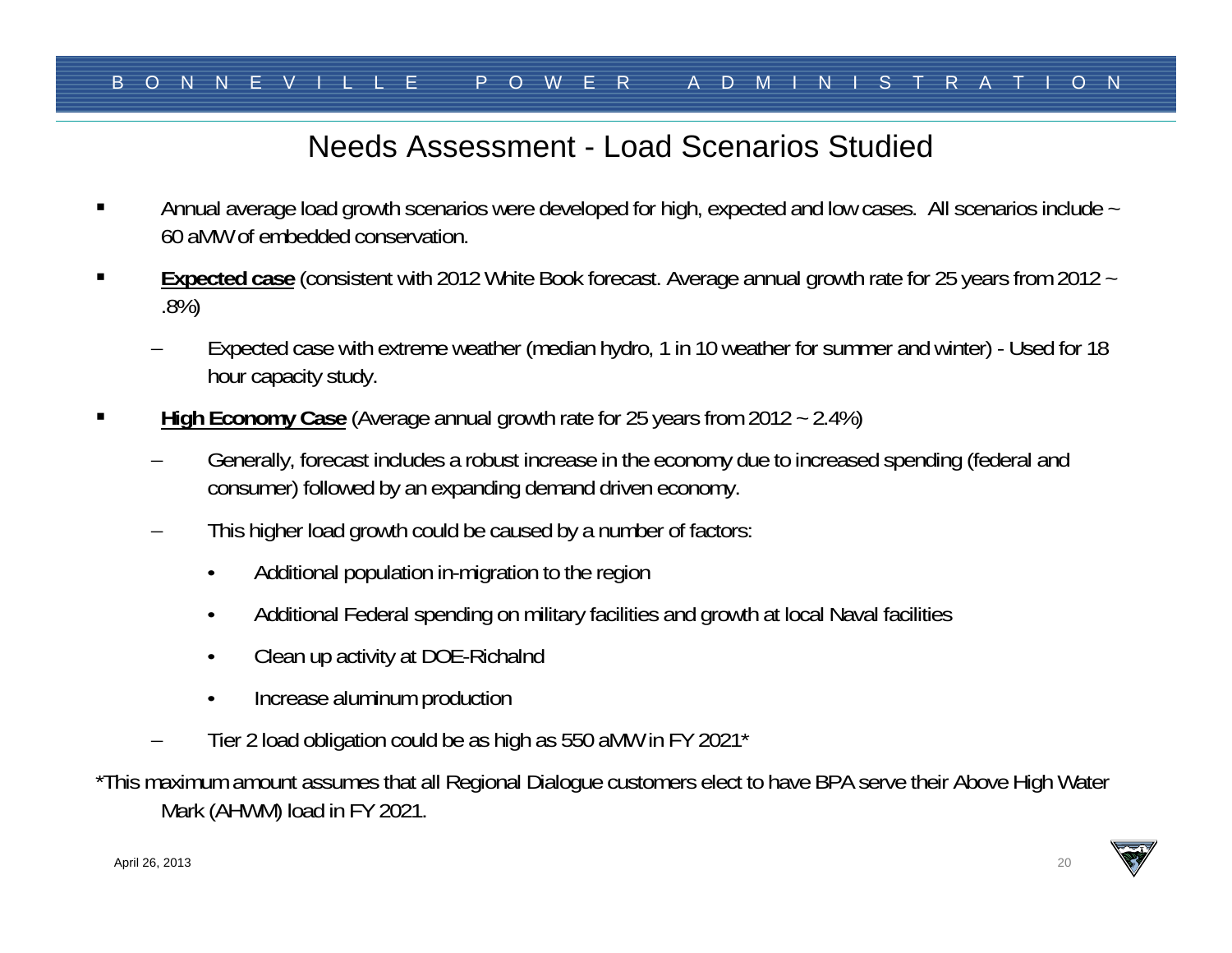## Needs Assessment - Load Scenarios Studied

- П **Low Economy Case** (Average annual growth rate for 25 years from 2012 ~ .1%)
	- Generally, forecast includes a double-dip recession due to current regional, national and international economic conditions including the potential impacts due to Federal government funding sequestration. This economic condition would be followed by slow employment growth in the region.
	- – This lower load growth could be caused by a number of factors:
		- •Reduced growth at local Naval facilities
		- •Postponed clean-up activity at DOE-Richalnd
	- Does not anticipate closure of specific industries or out-migration of the region.

![](_page_20_Picture_10.jpeg)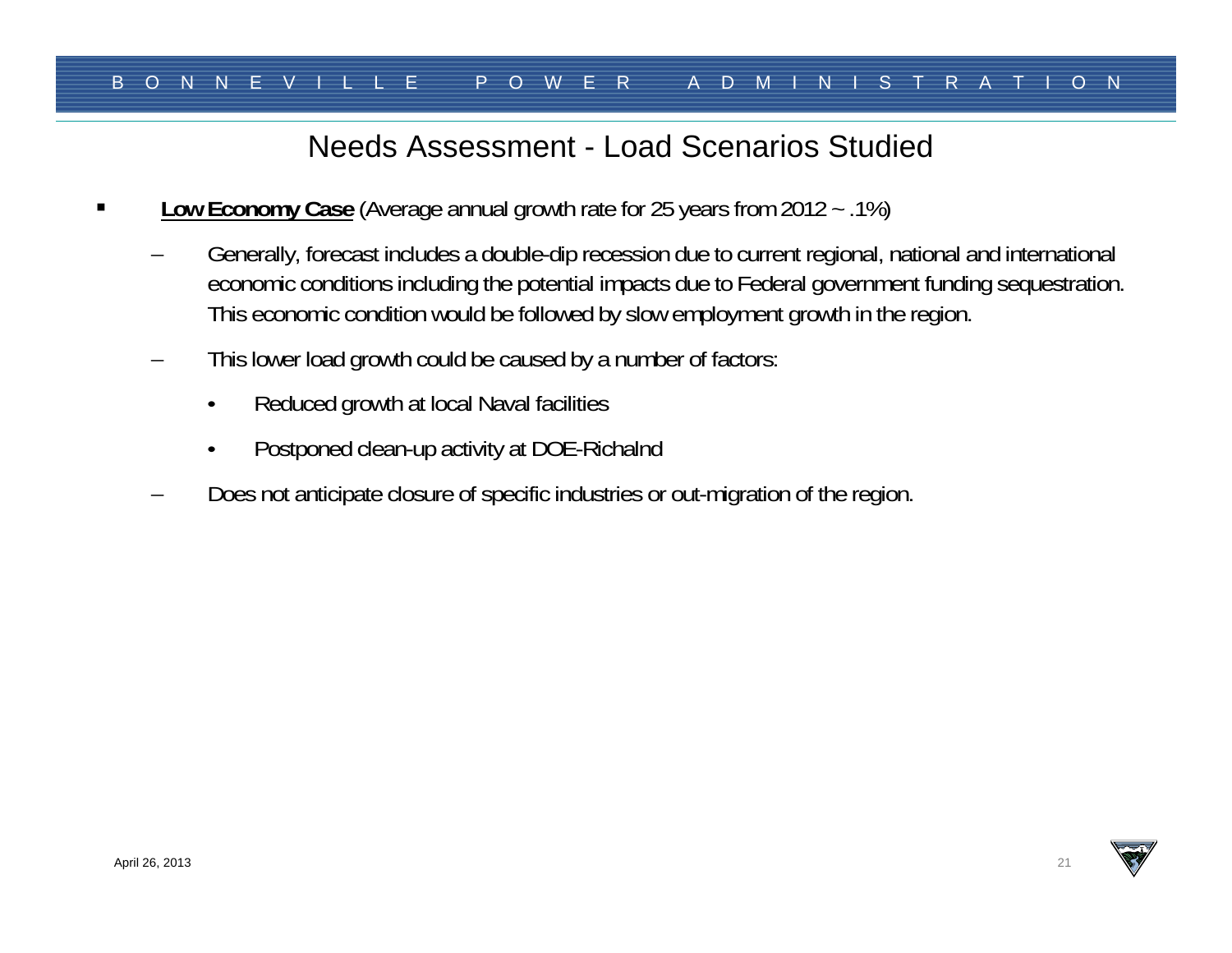Needs Assessment – Load Scenarios Studied, contd.

![](_page_21_Figure_2.jpeg)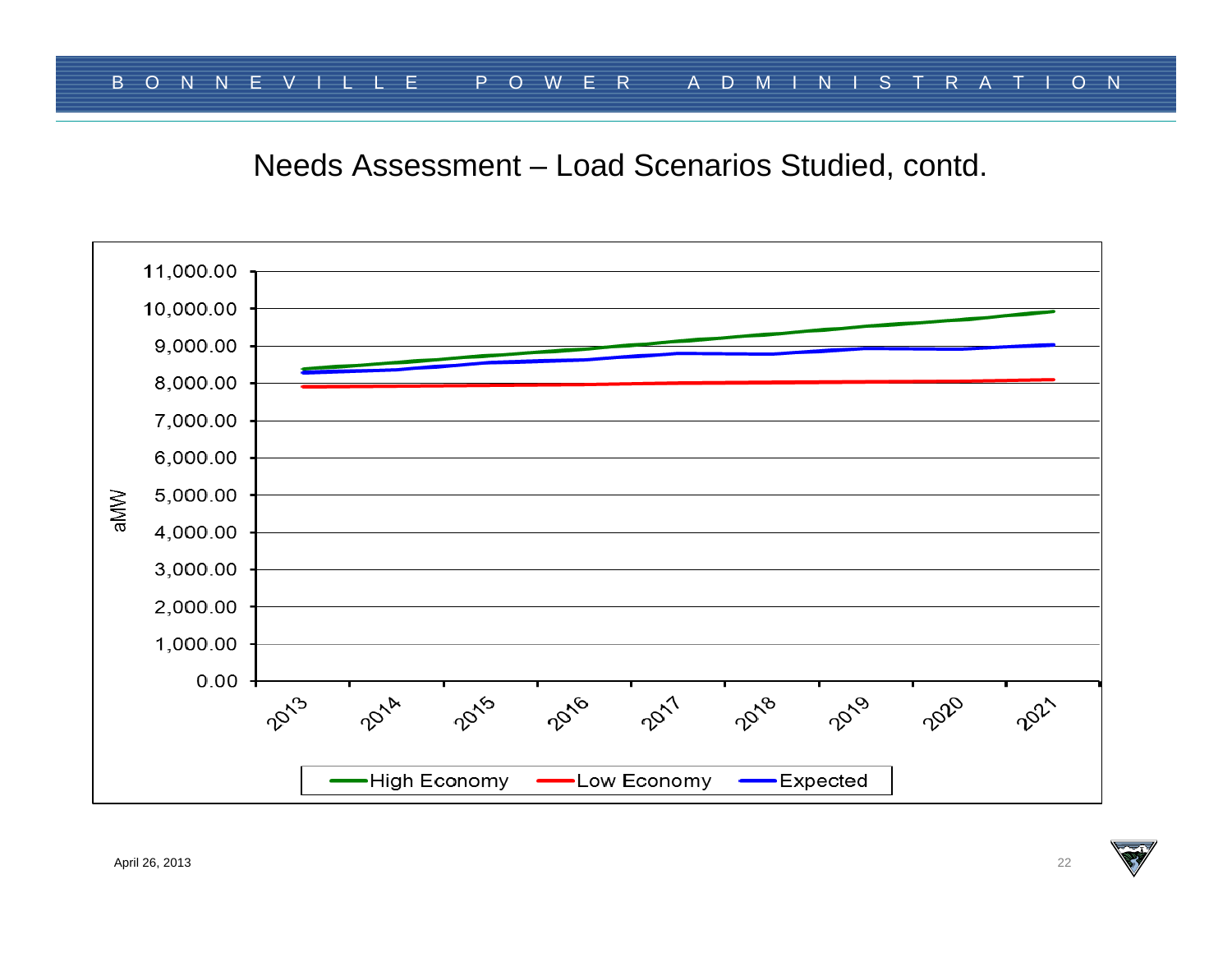## Needs Assessment - Changes in Major Assumptions since 2010

|                                                                 | 2010 Needs Assessment                                                                                 | 2012 Needs Assessment                                                                                                                                                                                                                                                               |
|-----------------------------------------------------------------|-------------------------------------------------------------------------------------------------------|-------------------------------------------------------------------------------------------------------------------------------------------------------------------------------------------------------------------------------------------------------------------------------------|
| <b>Study Years</b>                                              | 2013, 2019                                                                                            | 2016, 2021                                                                                                                                                                                                                                                                          |
| Water years modeled                                             | 70                                                                                                    | 80: Updated to new 2010-level Modified Streamflows (on<br>average, 2% less water)                                                                                                                                                                                                   |
| <b>Grand Coulee draft limits</b>                                | Draft aggressively when necessary to meet chum<br>flows and Vernita Bar flows during January - March. | Draft for chum only to 10 feet below the fish VECC. Not new<br>actual operating requirements, but an update to modeling<br>assumptions for simulating in-season management decisions.<br>Provides slight overall generation increase, but reduces<br>generation in January - March. |
| <b>Canadian Operations</b>                                      | AOP10                                                                                                 | AOP15: Monthly discharges from Canadian reservoirs<br>changed significantly from AOP13. Notable for the NA results<br>is that August flows increased and September flows<br>decreased.                                                                                              |
| <b>Wind Reserves</b>                                            | Model: $Inc = 1,390$ (end of FY13); 1,564 (FY19)                                                      | FCRPS Capability: Inc = 900 MW and Dec 1,100 MW                                                                                                                                                                                                                                     |
| (2012 NA based on BP-14<br>IP, 30 minute persistence,<br>99.5%) | and Dec = $1,827$ (end of FY13); 2,063 (FY19)                                                         | Forecasted Requirements* end of FY16:                                                                                                                                                                                                                                               |
|                                                                 | FY13:                                                                                                 | $Inc = 1,290$ MW and $Dec = 1,542$ MW                                                                                                                                                                                                                                               |
|                                                                 | $Inc = 1,390$ MW and $Dec = 1,827$ MW                                                                 | Forecasted Requirements* end of FY19**:                                                                                                                                                                                                                                             |
|                                                                 | FY19:                                                                                                 | $Inc = 1,584$ MW and $Dec = 1,917$ MW                                                                                                                                                                                                                                               |
|                                                                 | $Inc = 1,564$ MW and $Dec = 2,063$ MW                                                                 |                                                                                                                                                                                                                                                                                     |

\* BP-14 rate case.

\*\*FY19 used as proxy for FY21.

April 26, 2013 23

![](_page_22_Picture_7.jpeg)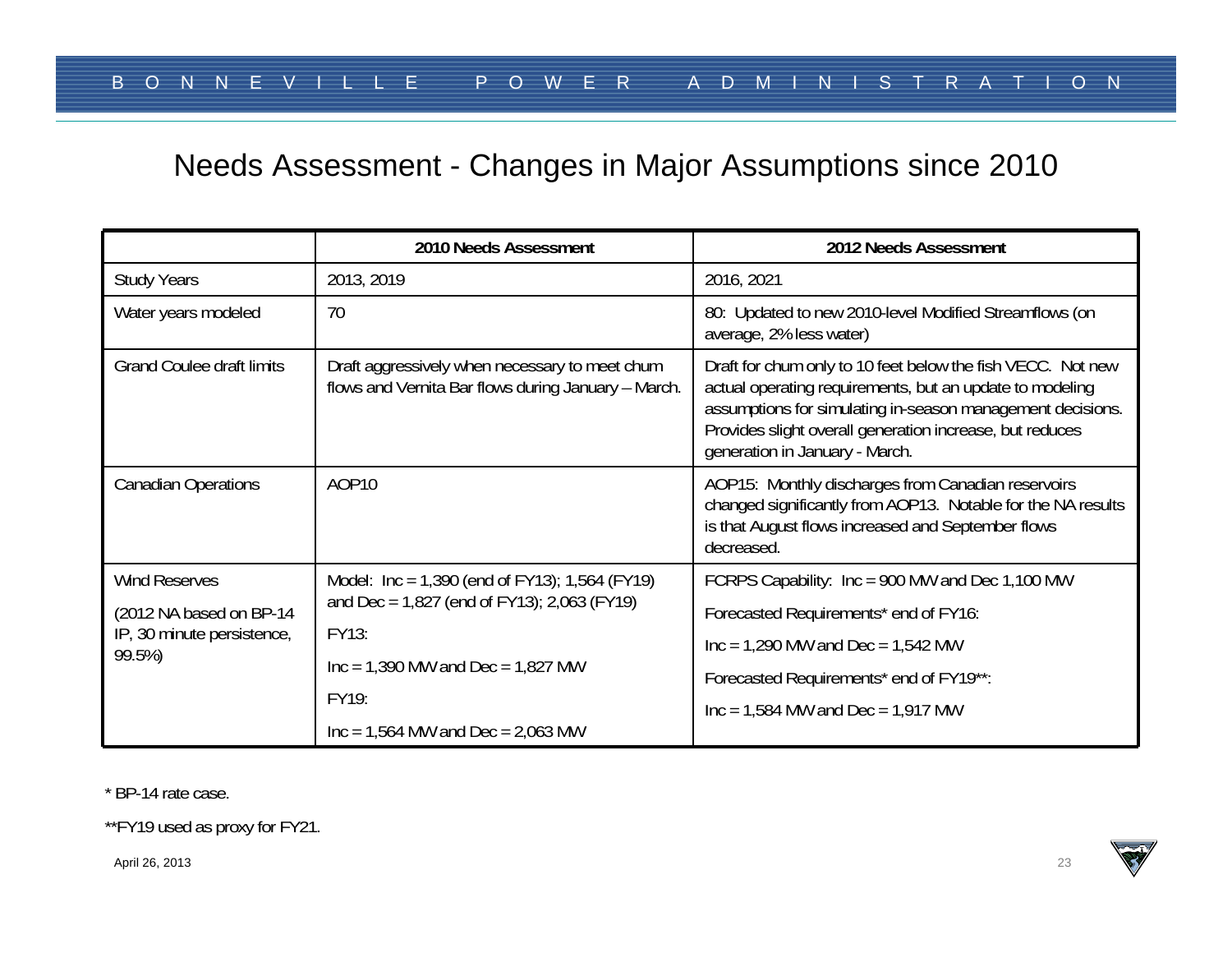## Needs Assessment - Changes in Results since 2010

|                                                                                      |                                                                                                                                                                                 | 2010 Needs Assessment                                                                    | 2012 Needs Assessment                                                 |                                                                                                             |  |
|--------------------------------------------------------------------------------------|---------------------------------------------------------------------------------------------------------------------------------------------------------------------------------|------------------------------------------------------------------------------------------|-----------------------------------------------------------------------|-------------------------------------------------------------------------------------------------------------|--|
| <b>Metric</b>                                                                        | Study Year 2013                                                                                                                                                                 | Study Year 2019                                                                          | Study Year 2016                                                       | Study Year 2021                                                                                             |  |
| <b>Annual Energy</b>                                                                 | Expected: - 350 aMW                                                                                                                                                             | Expected: -400 aMW                                                                       | Expected: - 200 aMW                                                   | Expected: -500 aMW                                                                                          |  |
| (critical)                                                                           | High: -550 aMW                                                                                                                                                                  | High: - 950 aMW                                                                          | High: -550 aMW                                                        | High: -1450 aMW                                                                                             |  |
|                                                                                      | Low: 0 aMW                                                                                                                                                                      | Low: -300 aMW                                                                            | Low: 250 aMW                                                          | Low: 50 aMW                                                                                                 |  |
| P <sub>10</sub> HLH<br><b>Monthly Energy</b>                                         | Winter: HLH deficits around<br>Winter: HLH deficits of $~1,000$<br>700 MW and all-hour energy<br>MW and all hour energy<br>deficits around 1,000 MW<br>deficits $\sim 1,100$ MW |                                                                                          | Significant HLH deficits in<br>January, February and<br>September.    | Significant HLH deficits in<br>October, January-February,<br>Aug II (change from 2010 NA)<br>and September. |  |
| Summer: HLH deficits around<br>1,000 MW and all hour deficits<br>at 900 MW in Aug II |                                                                                                                                                                                 | Summer: HLH deficits just<br>under 1,000 MW and all hour<br>deficits at 750 MW in Aug II |                                                                       |                                                                                                             |  |
| Superpeak/120<br>hour capacity                                                       | HLH more limiting than<br>superpeak in all months.                                                                                                                              | HLH more limiting than<br>superpeak in all months.                                       | HLH deficits greater than<br>superpeak deficits except for<br>Aug II. | HLH deficits greater than<br>superpeak deficits except for<br>Aug II.                                       |  |
| 18 hour                                                                              | Winter: 1600 MW                                                                                                                                                                 | Winter: 1050 MW                                                                          | Winter: 100 MW                                                        | Winter: 0 MW                                                                                                |  |
| capacity                                                                             | Summer: 200 MW                                                                                                                                                                  | Summer: 150 MW                                                                           | Summer: 250 MW                                                        | Summer: 0 MW                                                                                                |  |
| Balancing                                                                            | Adequate with 30 minute                                                                                                                                                         | System unable to supply                                                                  | Inc: -390MW*                                                          | Inc: $-642$ MW*                                                                                             |  |
| <b>Reserves</b>                                                                      | persistence                                                                                                                                                                     | additional reserves beyond<br>those required in 2014                                     | Dec: -484 MW*                                                         | Dec: - 817 MW*                                                                                              |  |

\* Based on forecasts used in BP-14 rate case.

\*\*FY19 used as proxy for FY21.

April 26, 2013 24

![](_page_23_Picture_7.jpeg)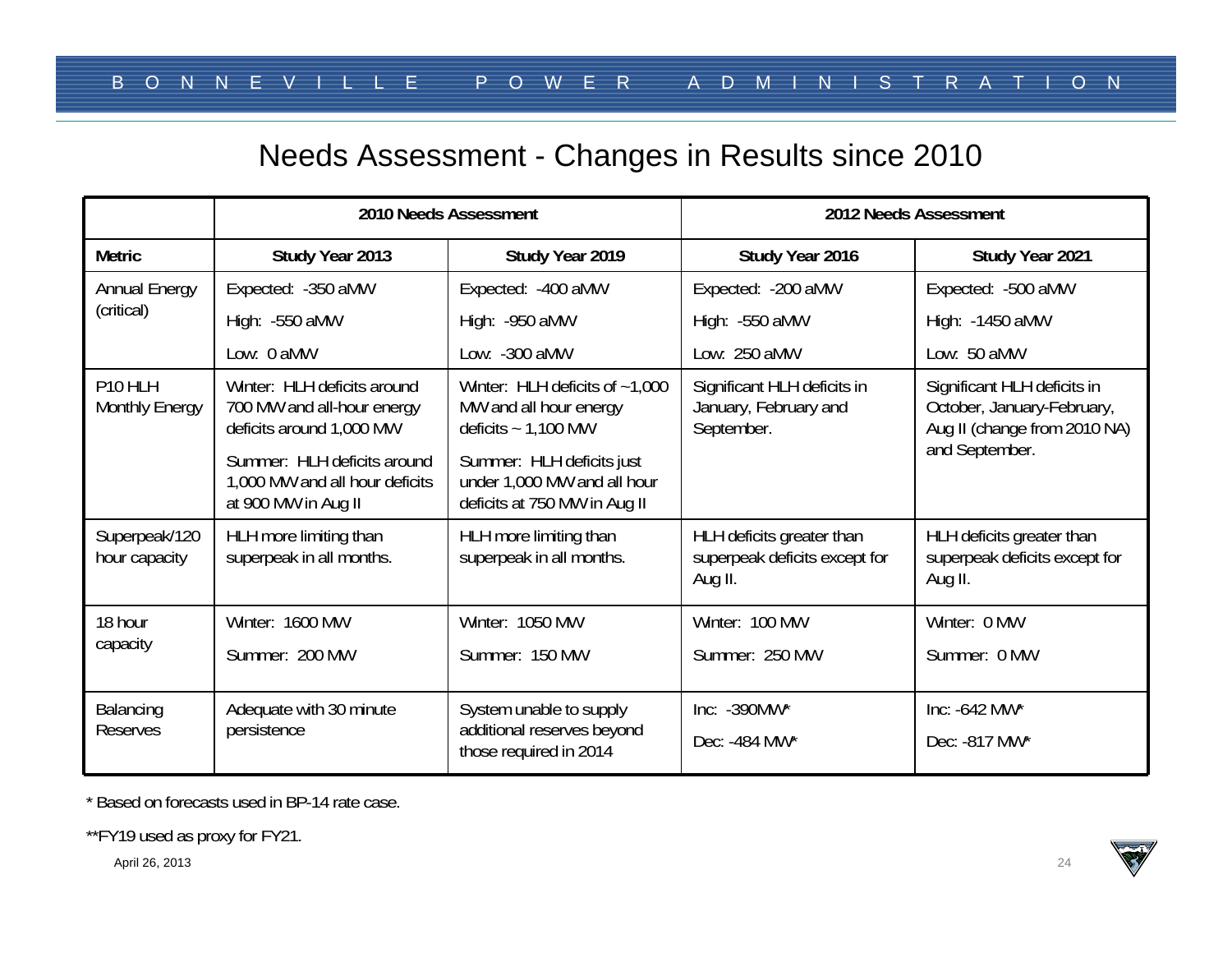Needs Assessment - FY16 Monthly P10 Inventory (Expected Load Scenario)

|                  | <b>HLH</b> | <b>Spk</b> | Avg     | LLH     |
|------------------|------------|------------|---------|---------|
| <b>October</b>   | $-550$     | -400       | $-850$  | $-1300$ |
| <b>November</b>  | $-300$     | 50         | $-650$  | $-1150$ |
| <b>December</b>  | $-350$     | $-50$      | $-850$  | $-1500$ |
| <b>January</b>   | $-1300$    | $-800$     | $-1500$ | $-1850$ |
| <b>February</b>  | $-900$     | $-700$     | $-1250$ | $-1750$ |
| <b>March</b>     | $-100$     | 700        | $-400$  | $-850$  |
| April I          | 100        | 250        | $-250$  | $-750$  |
| April II         | 750        | 750        | 300     | $-350$  |
| <b>May</b>       | 3150       | 3650       | 2400    | 1500    |
| June             | 1750       | 2550       | 1100    | 300     |
| July             | 750        | 950        | 100     | $-850$  |
| <b>August I</b>  | 650        | 650        | $-50$   | $-1050$ |
| <b>August II</b> | $-550$     | $-900$     | $-800$  | $-1150$ |
| <b>September</b> | $-800$     | $-750$     | $-1000$ | $-1300$ |
| Average          | 150        | 450        | $-250$  | $-850$  |

Note: "Spk" = Superpeak, or 120 hour capacity. Also, numbers do not include conservation targets or market purchases.

![](_page_24_Picture_6.jpeg)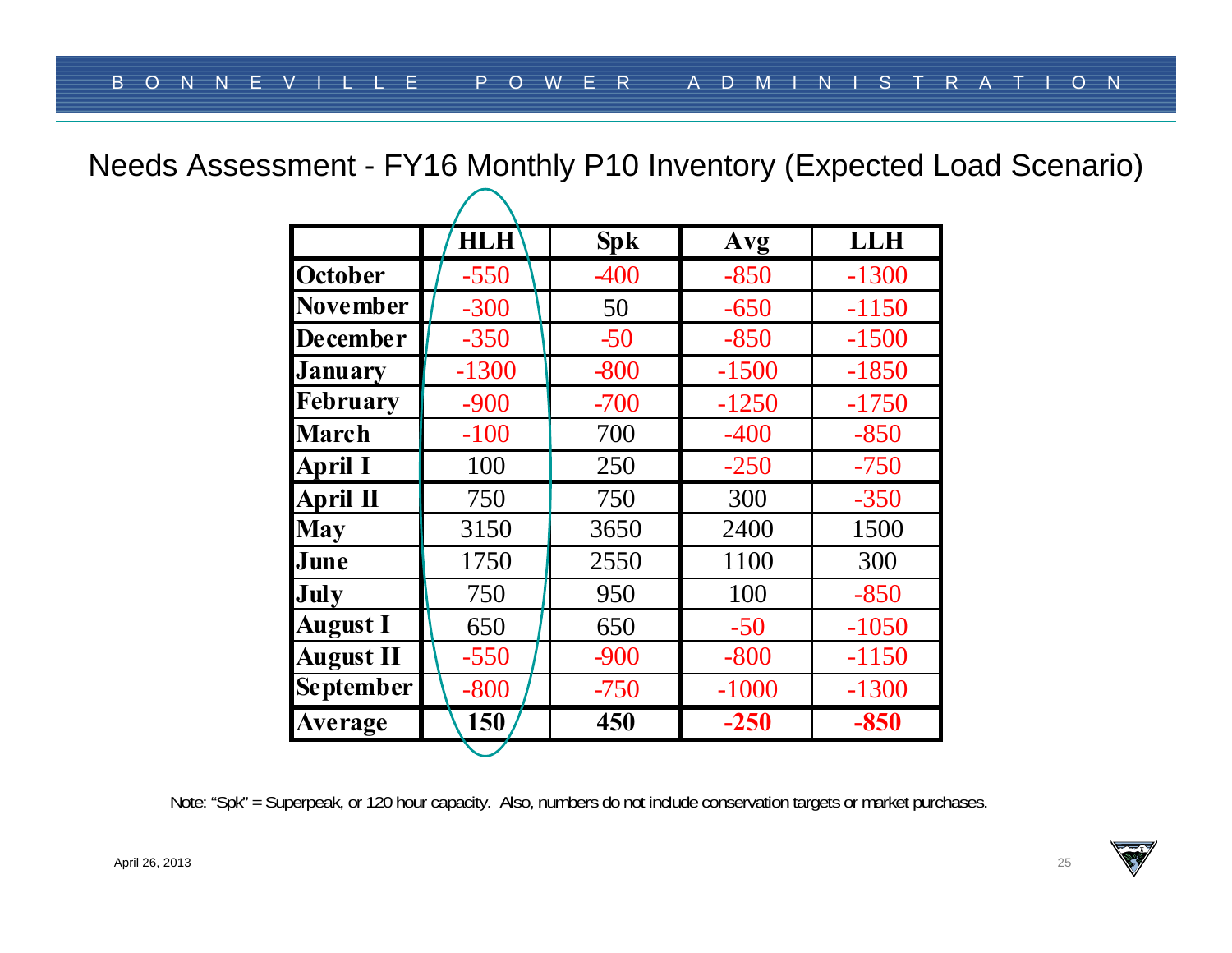Needs Assessment - FY21 Monthly P10 Inventory (Expected Load Scenario)

|                   | <b>HLH</b> | <b>Spk</b> | Avg     | <b>LLH</b> |
|-------------------|------------|------------|---------|------------|
| <b>October</b>    | $-700$     | $-600$     | $-1000$ | $-1350$    |
| <b>November</b>   | $-350$     | $-50$      | $-700$  | $-1150$    |
| <b>December</b>   | $-500$     | $-250$     | $-950$  | $-1550$    |
| <b>January</b>    | $-1400$    | $-1000$    | $-1650$ | $-1950$    |
| <b>February</b>   | $-1200$    | $-950$     | $-1500$ | $-1900$    |
| <b>March</b>      | $-300$     | 450        | $-600$  | $-1050$    |
| <b>April I</b>    | $-150$     | $\theta$   | $-450$  | $-900$     |
| April $\mathbf I$ | 700        | 650        | 250     | $-350$     |
| <b>May</b>        | 2500       | 3000       | 1850    | 950        |
| June              | 700        | 1300       | 150     | $-650$     |
| July              | 500        | 550        | $-200$  | $-1150$    |
| <b>August I</b>   | 50         | $\Omega$   | $-450$  | $-1100$    |
| <b>August II</b>  | $-900$     | $-1250$    | $-1050$ | $-1200$    |
| <b>September</b>  | $-1000$    | $-850$     | $-1150$ | $-1400$    |
| Average           | $-150$     | 100        | $-550$  | $-1100$    |

Note: "Spk" = Superpeak, or 120 hour capacity. Also, numbers do not include conservation targets or market purchases.

![](_page_25_Picture_6.jpeg)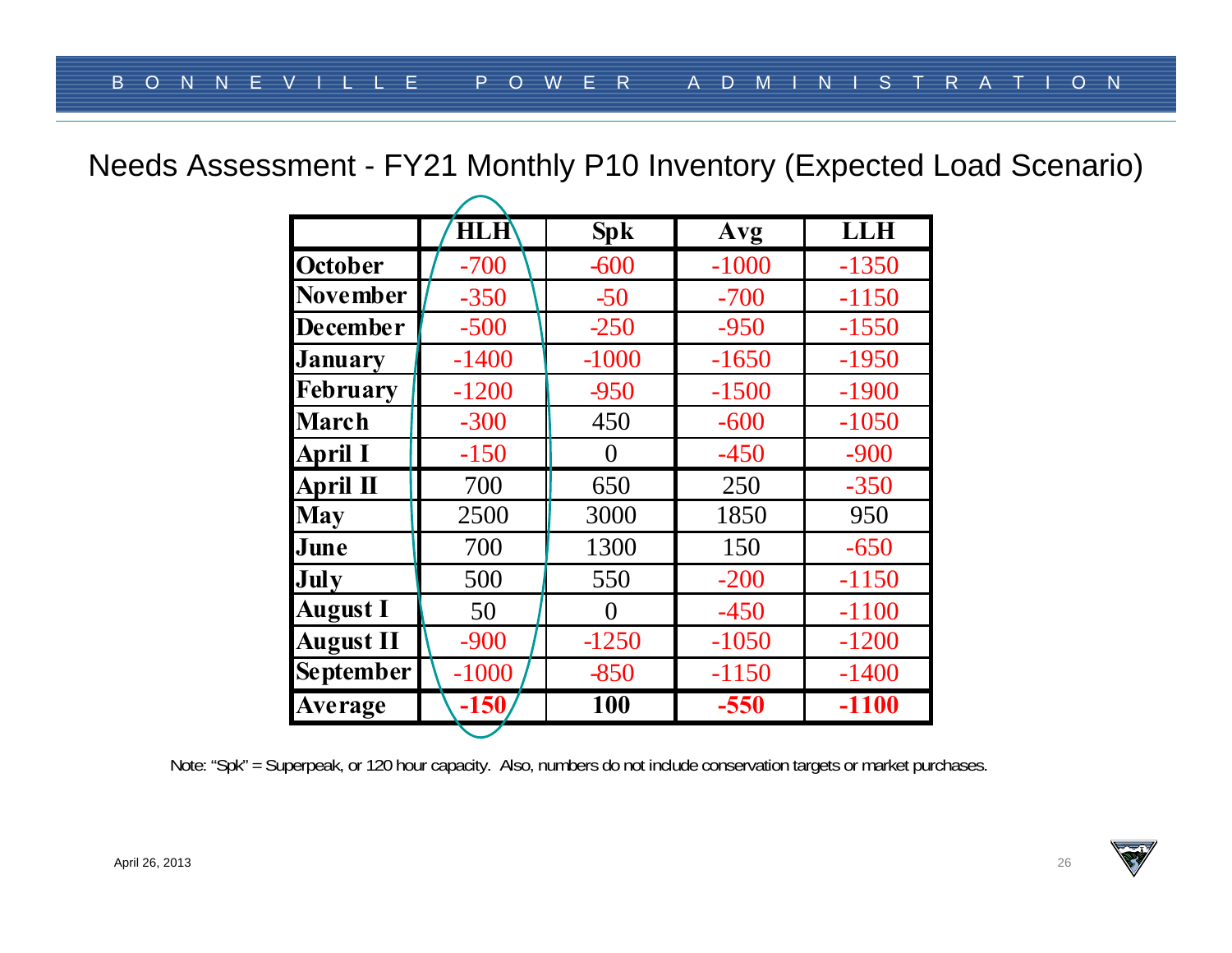#### Needs Assessment - Conclusions

- $\blacksquare$  Under a variety of conditions and timeframes, BPA could, by 2016, need to supplement the existing federal system to meet existing and projected obligations.
- $\blacksquare$  Updates to hydro modeling assumptions have, in general, decreased expected annual and winter FCRPS generation. This could result in more significant impacts in the winter (as opposed to summer) and a reduction to the expected generation in September.
- $\blacksquare$  Annual Energy (critical water) –
	- Modest energy deficits under critical water under the expected load scenario.
	- Wide range of uncertainty (NLSLs, DSIs, Tier 2, etc.) captured between the high and low economy scenarios.
	- Monthly Energy (P10) deficits have increased and have shifted within the year
	- – The change in the Canadian operations have increased deficits in September. This reduction impacts an already constrained month.
	- Analyses assumes BiOp spill assumptions. In years where fish migration continues later than normal, spill may continue through the end of August and lead to higher August II deficits (up to 400 aMW less generating capability).

![](_page_26_Picture_12.jpeg)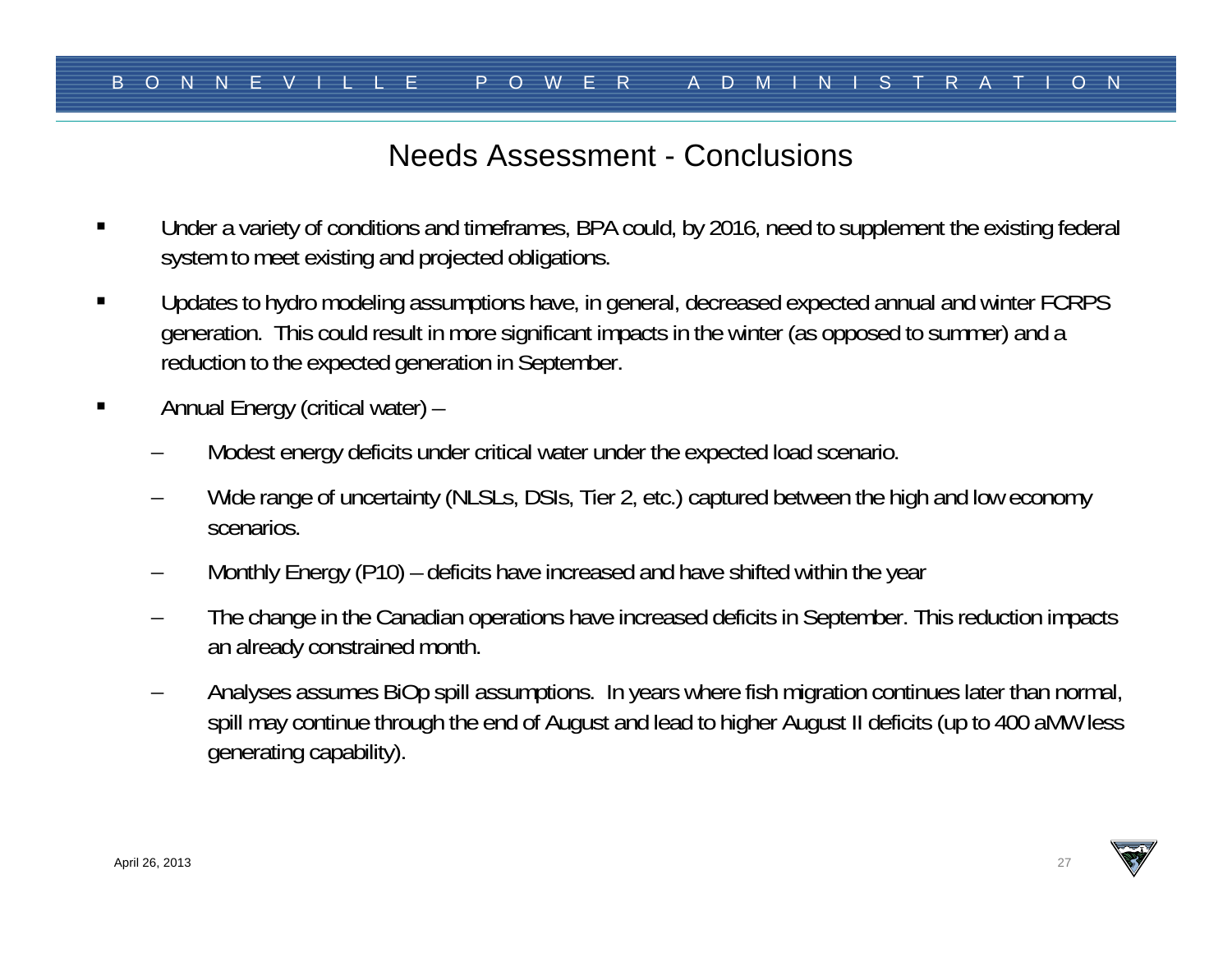#### Needs Assessment - Conclusions, cont'd

- $\blacksquare$  18 hour Capacity – Minimal to no longer capacity surplus with expected load and extreme weather.
	- The change in the winter 18 hour capacity from the 2010 Needs Assessment is driven largely by load differences, the expiration of winter purchases (FY13) and changes in FCRPS generation forecasts.
- Balancing Reserves The federal system is insufficient to meet the forecasted 99.5 percent level of service for balancing reserve requirements for FY16 and FY19 (proxy for FY21). These deficits could be higher if BPA adopts higher levels of service. There are many efforts underway to address this issue including the upcoming BP-14 rate case.
- П BPA will continue to evaluate and update this analysis, with the next formal Needs Assessment scheduled to be completed in 2014.

![](_page_27_Picture_8.jpeg)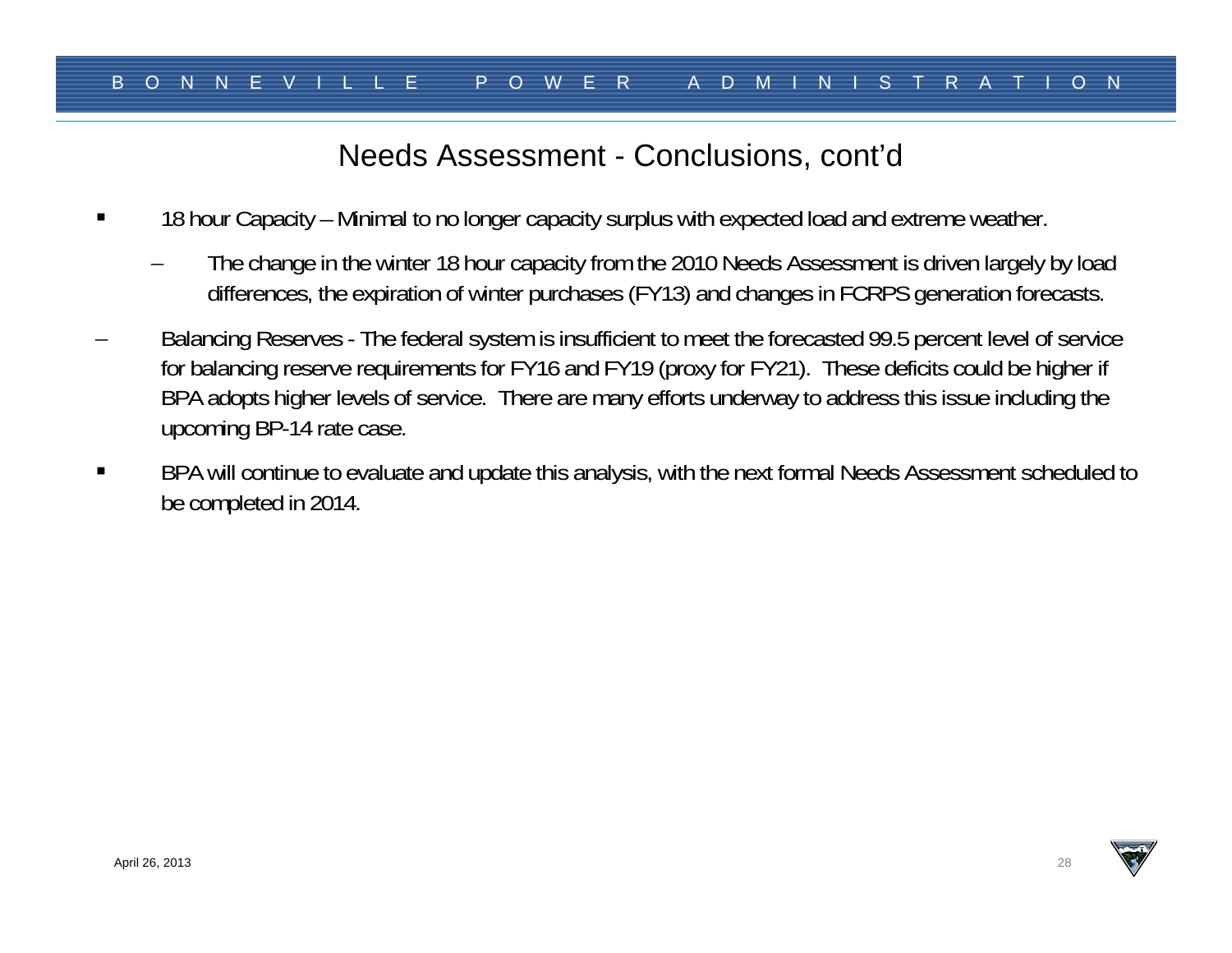## Resource Assessment

- п The Resource Assessment describes factors BPA considers on a policy basis, in addition to legal requirements, in assessing resource alternatives. These factors tie to the Statues, BPA's Strategic Direction and the Agency Strategy Map
- $\blacksquare$  Discusses the relative merits of resource alternatives to meet BPA's needs including:
	- Planned federal hydro improvements
	- Conservation
	- Demand Response
	- Keys Pumped Generation Facility
	- Market Purchases
	- Traditional Thermal Generation
	- –BPA Compressed Air Energy Storage study
- $\blacksquare$  This section also discusses resource characteristics, risks and emissions as well as providing estimates of resource levelized cost.

![](_page_28_Picture_14.jpeg)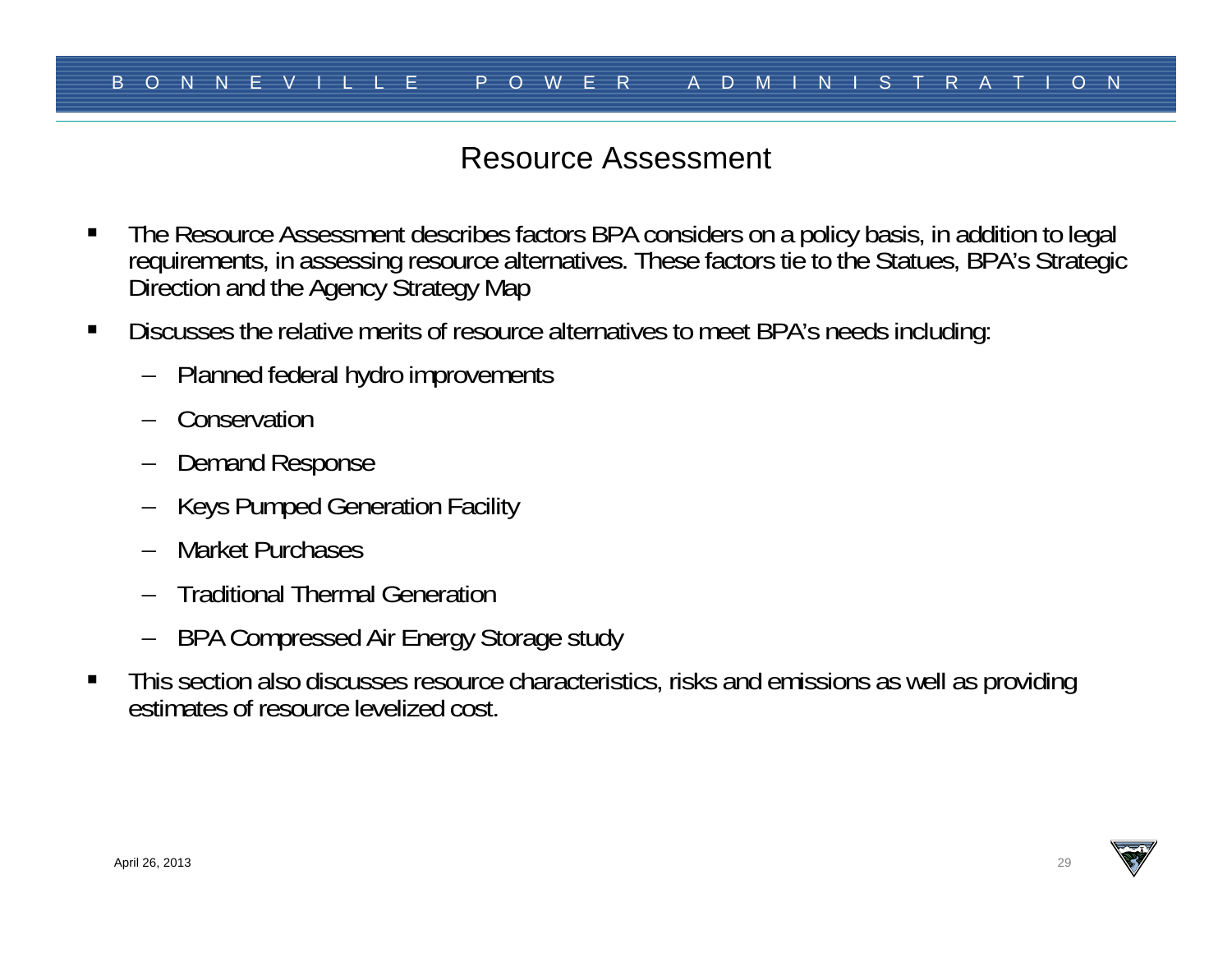#### Resource Assessment – 6<sup>th</sup> Power Plan Conservation Targets

| Year                                         | 2013 | 2014 | 2015 | 2016 | 2017 | 2018 | 2019  | 2020 | 2021 |
|----------------------------------------------|------|------|------|------|------|------|-------|------|------|
| Council Targets - Annual<br>Targets (aMW)    | 260  | 280  | 290  | 320  | 340  | 350  | 360   | 365  | 365  |
| Public Power Share - Annual<br>Targets (aMW) | 109  | 118  | 122  | 134  | 143  | 147  | 151   | 153  | 153  |
| Public Power Share -<br>Cumulative (aMW)*    | 386  | 504  | 626  | 760  | 903  | ,050 | 1,201 | 1354 | 1507 |

- Notes:
	- Approximately 60 aMW of conservation is embedded in the load obligation forecast and thus is already included in the results of the Needs Assessment. The 60 aMW does count towards meeting Public Power's Share of the 6<sup>th</sup> Power Plan targets.
	- BPA also does not assume that achieving all the conservation targets will directly reduce BPA's load obligations. We assume that some of the conservation is being done by slice/block customers and some is reducing Tier 2 amounts. To address this, BPA assumes that 1/3 of the remaining conservation targets reduces our load obligations.

![](_page_29_Picture_8.jpeg)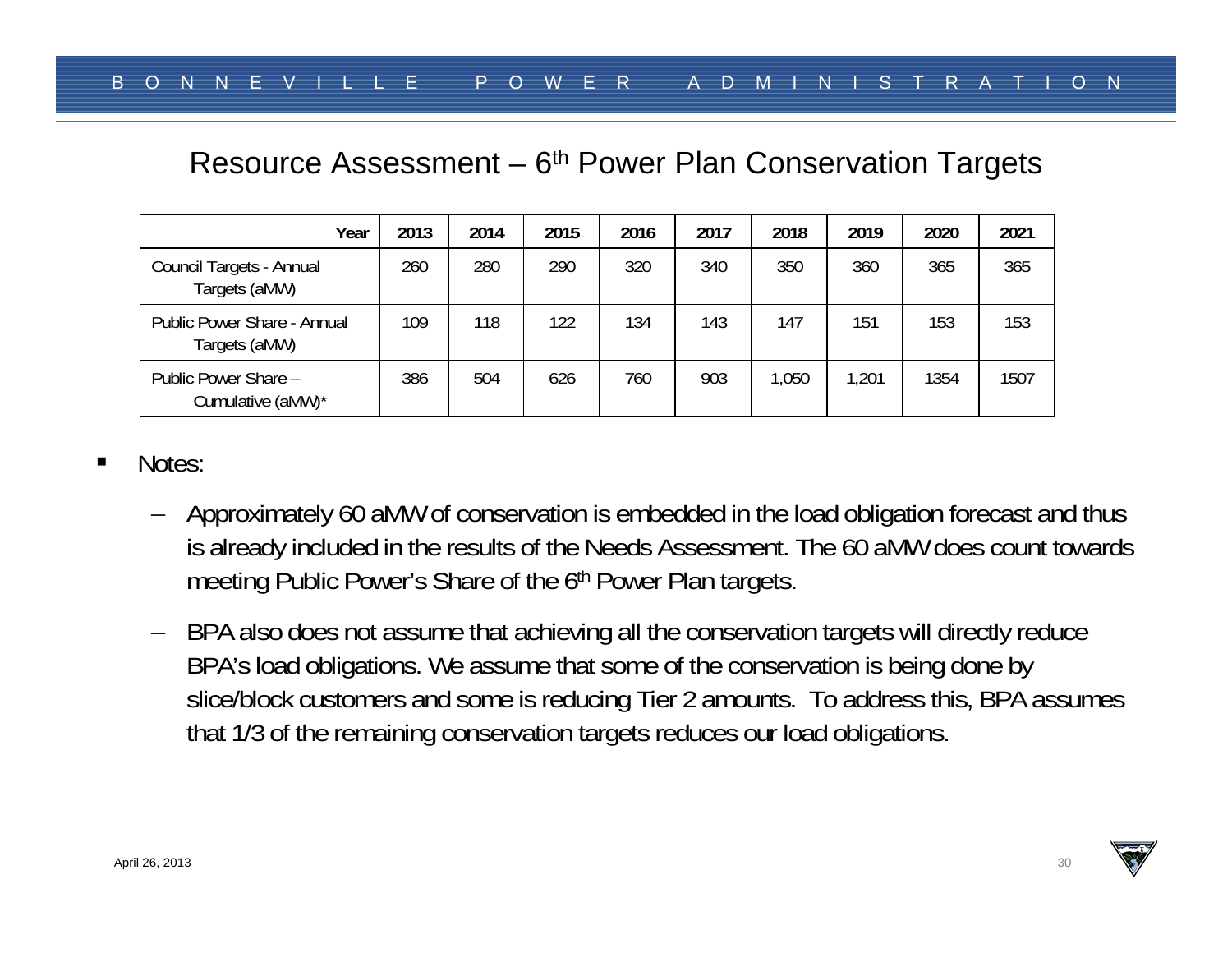#### Resource Assessment - Conservation

The following chart reflects the conservation embedded in the Load Obligation Forecast and the incremental amount to achieve the 6<sup>th</sup> Power Plan targets

![](_page_30_Figure_3.jpeg)

![](_page_30_Picture_6.jpeg)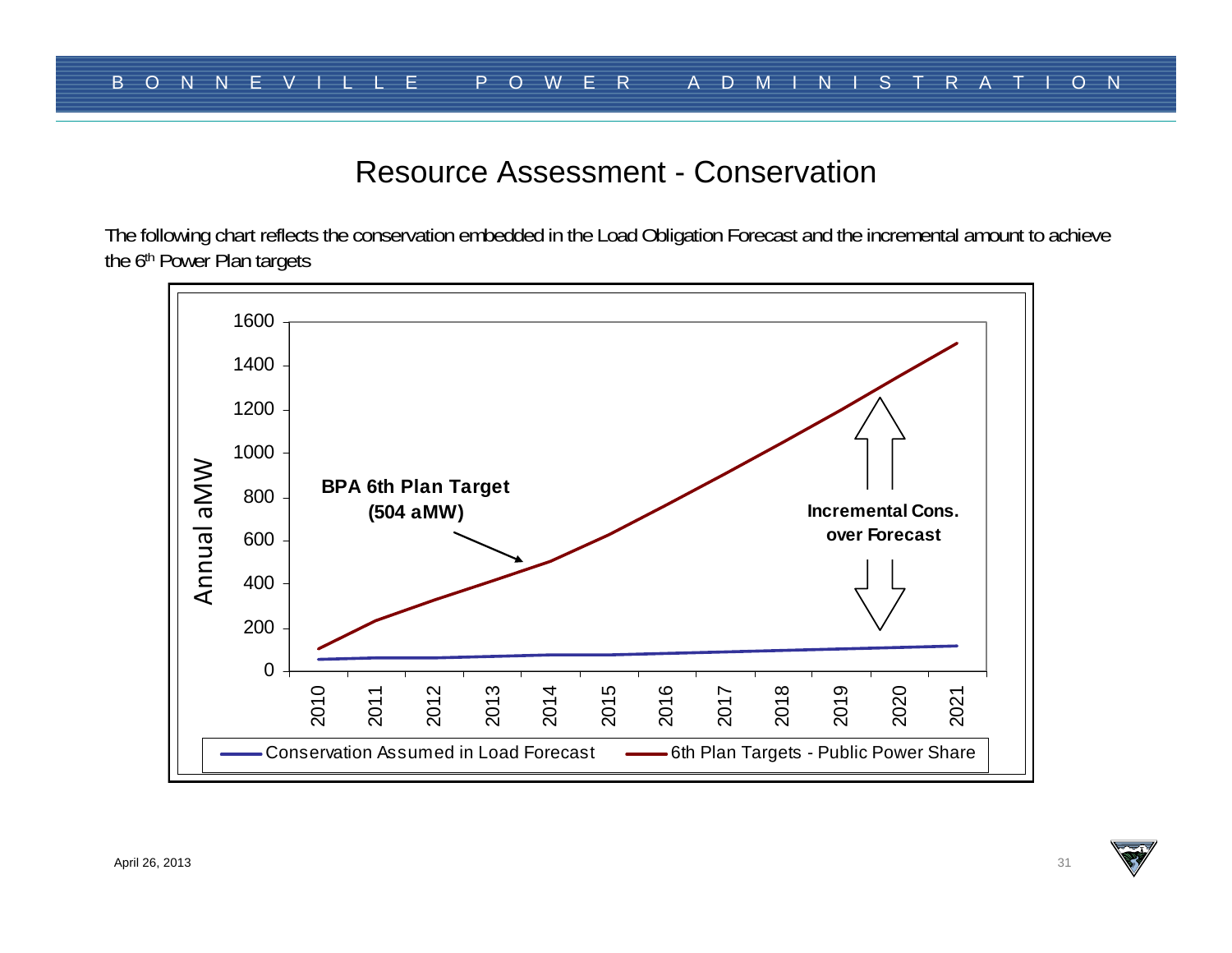## Resource Assessment – Levelized Cost of Energy

![](_page_31_Figure_2.jpeg)

![](_page_31_Picture_5.jpeg)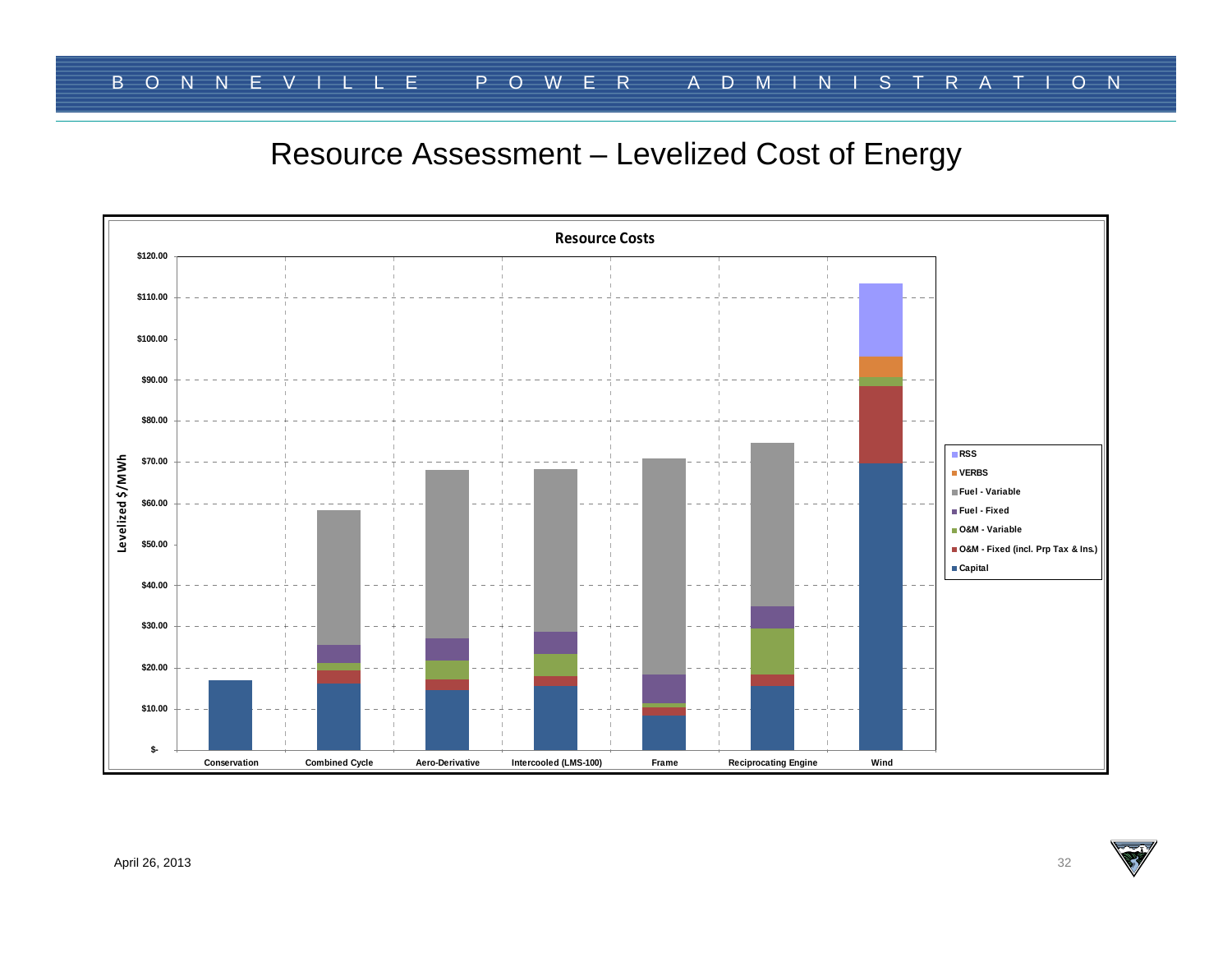## Resource Assessment – Levelized Cost of Energy

![](_page_32_Figure_2.jpeg)

![](_page_32_Picture_5.jpeg)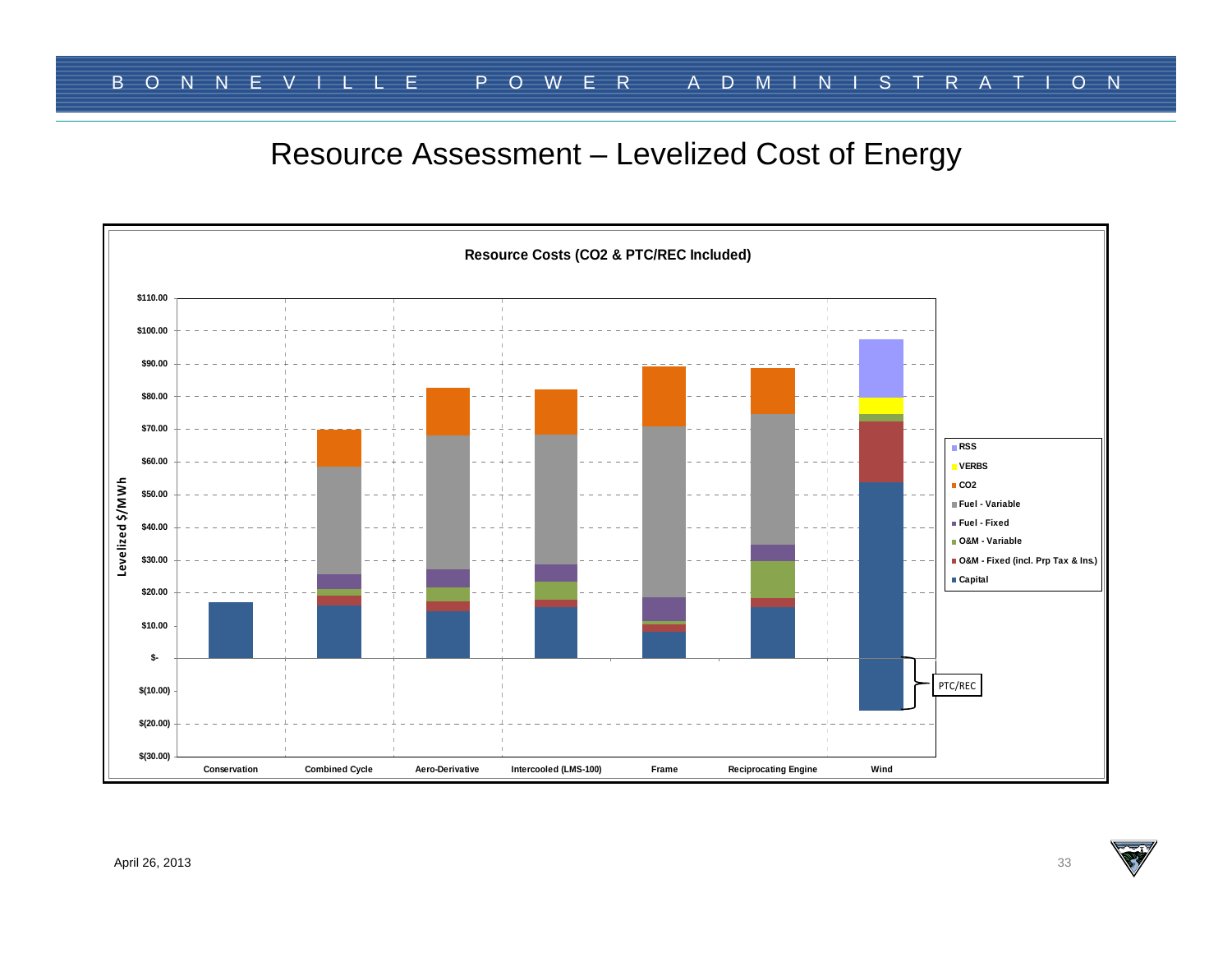# Resource Assessment – Levelized Cost of Capacity

![](_page_33_Figure_2.jpeg)

![](_page_33_Picture_5.jpeg)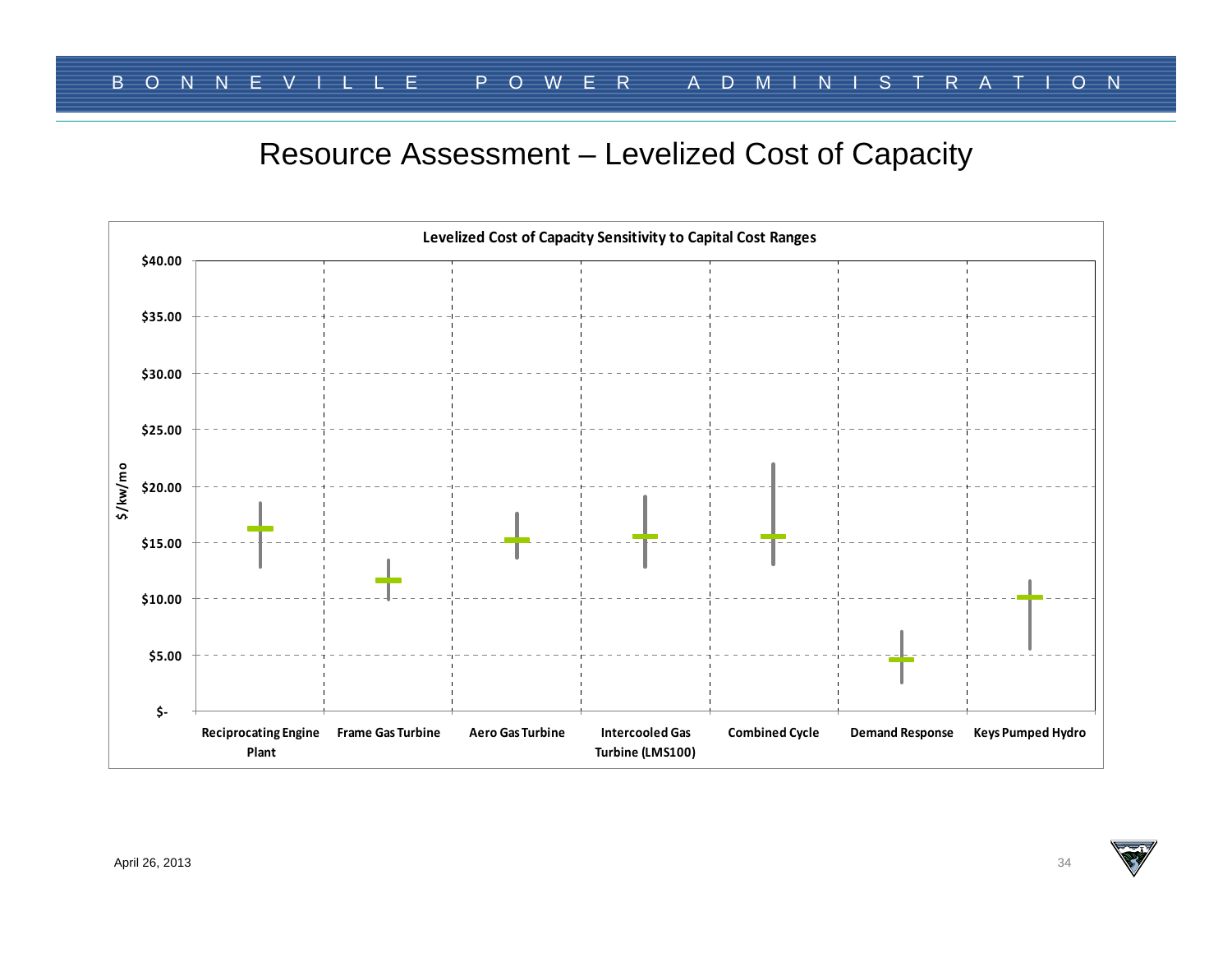## Resource Assessment Results

- $\blacksquare$  The Resource Assessment Results combine the results of the Needs Assessment with the results of the Market Assessment and Resource Assessment
- $\blacksquare$  The first step is to apply the adjusted Public Powers share of the conservation targets to the deficits
- $\blacksquare$  The second step was to apply market purchases up to the market depth thresholds (1,000 aMW winter, 500 aMW summer)
- $\blacksquare$  Energy Results:
	- The following two slides reflect the results of applying this resource strategy to the 2012 Needs Assessment monthly results.
	- – The results, after this strategy is applied, are minimal amounts of need not meet by the conservation and market purchases.
	- – BPA anticipates that these remaining small deficits can be managed using additional market purchases above those assumed in the studies if needed.
	- The strategy of conservation and market purchases would eliminate the annual needs.

![](_page_34_Picture_12.jpeg)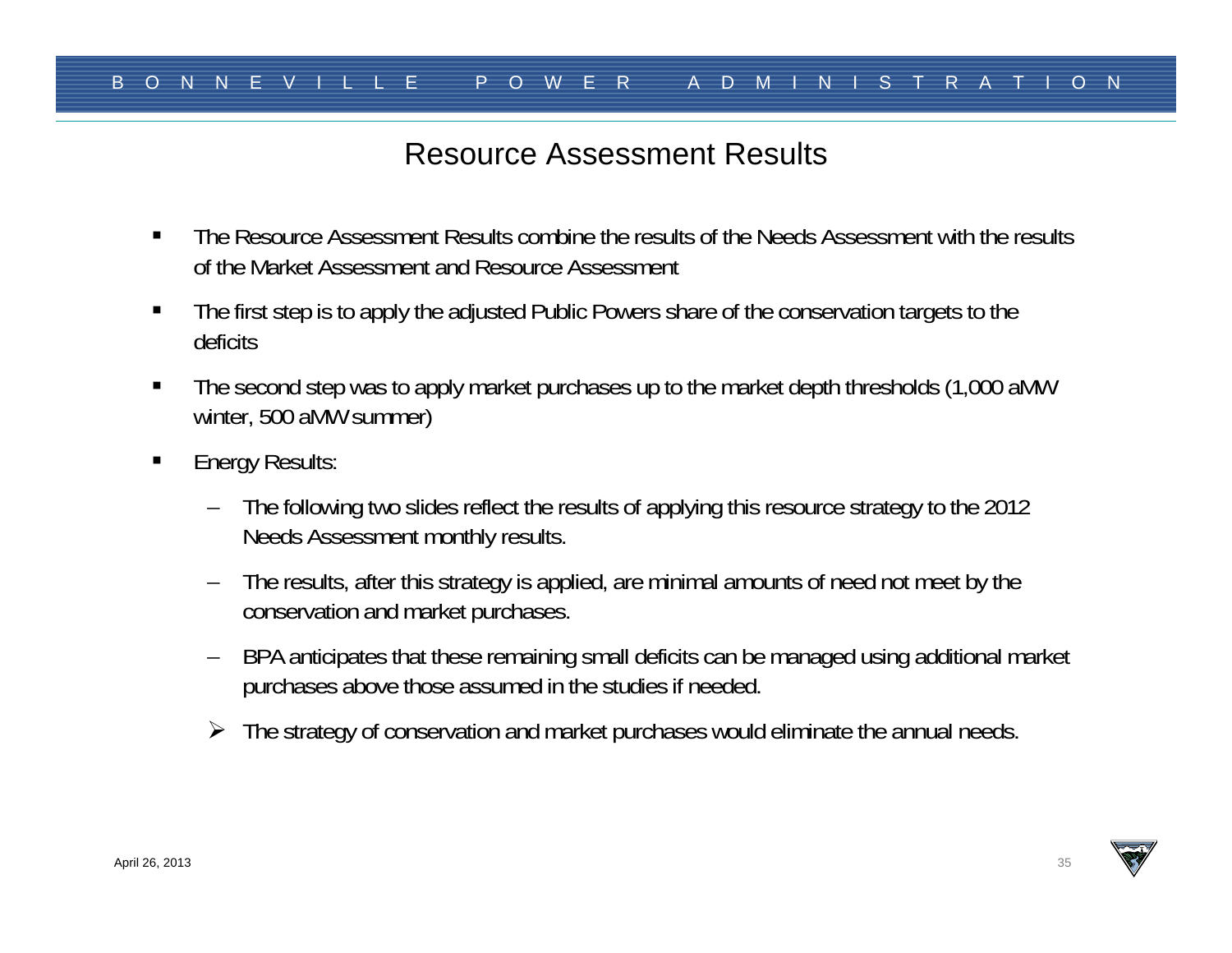Resource Assessment Results – FY 2016 Monthly Energy

![](_page_35_Figure_2.jpeg)

![](_page_35_Picture_5.jpeg)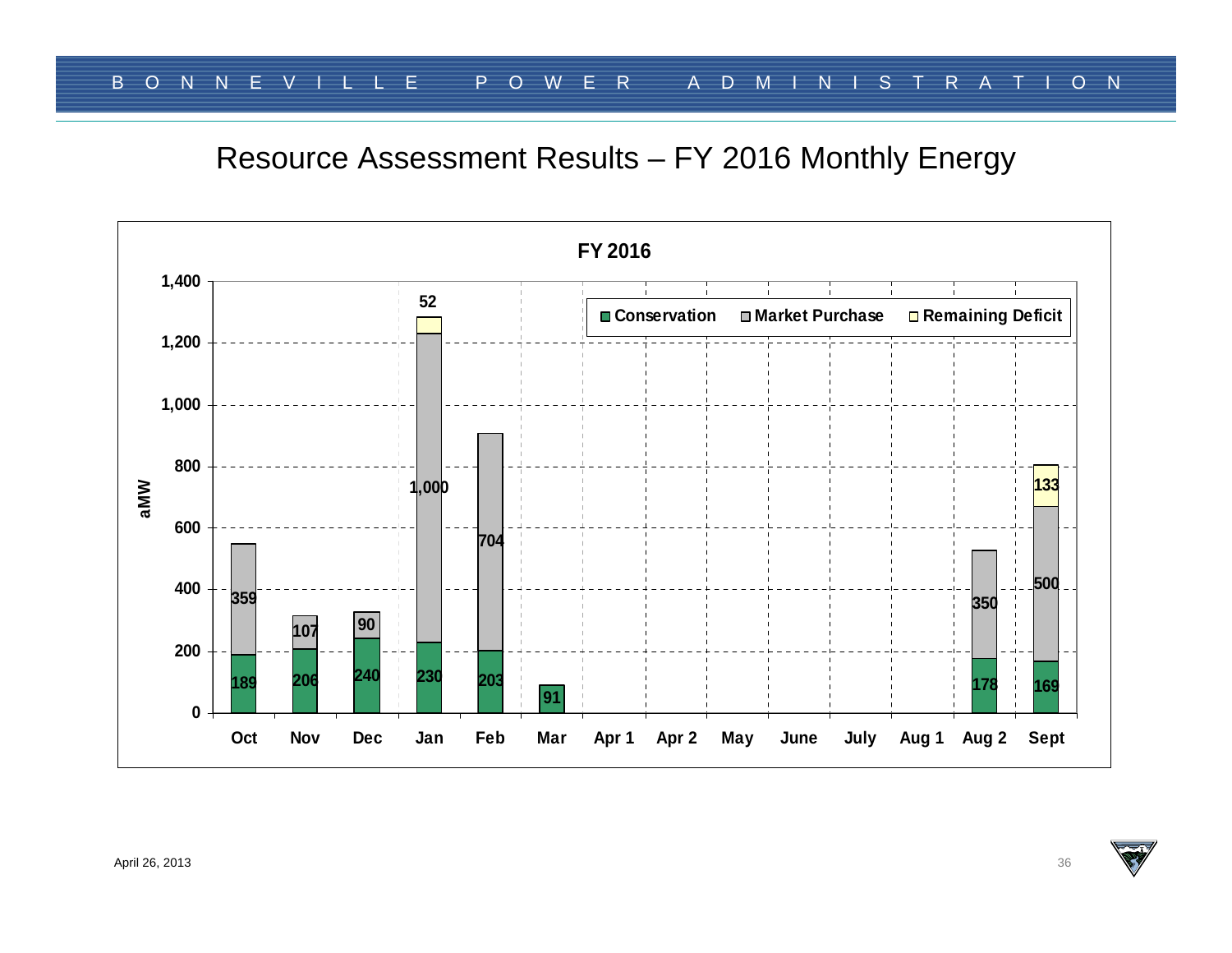Resource Assessment Results – FY 2021 Monthly Energy

![](_page_36_Figure_2.jpeg)

![](_page_36_Picture_5.jpeg)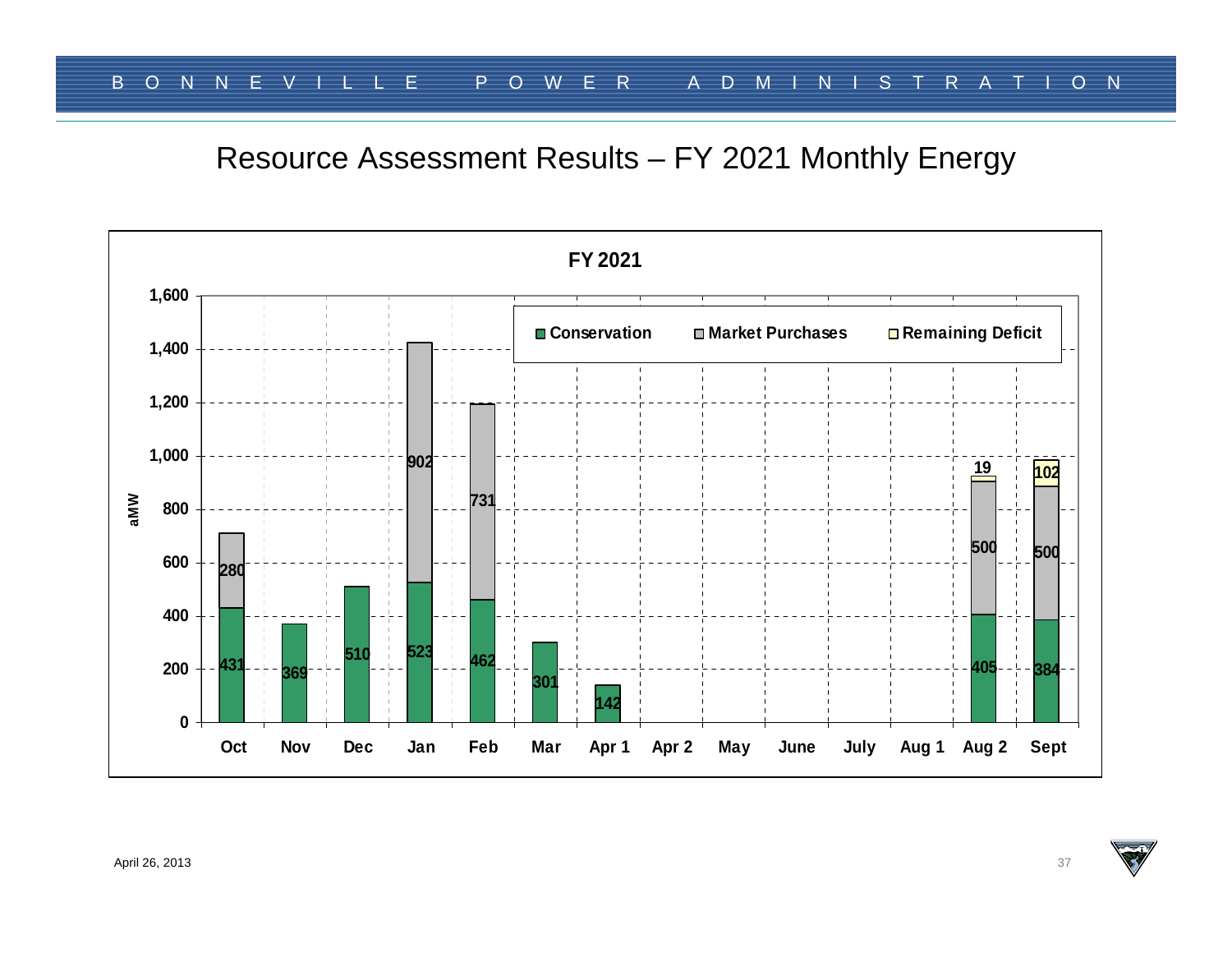#### Resource Assessment Results –Market Risk Exposure

BPA is developing a tool, named MicroPort, to assess the risks and costs associated with different resource strategies. The following diagram is an example of the MicroPort process.

![](_page_37_Figure_3.jpeg)

## MicroPort Diagram

Market Exposure Risk

**133**

![](_page_37_Picture_8.jpeg)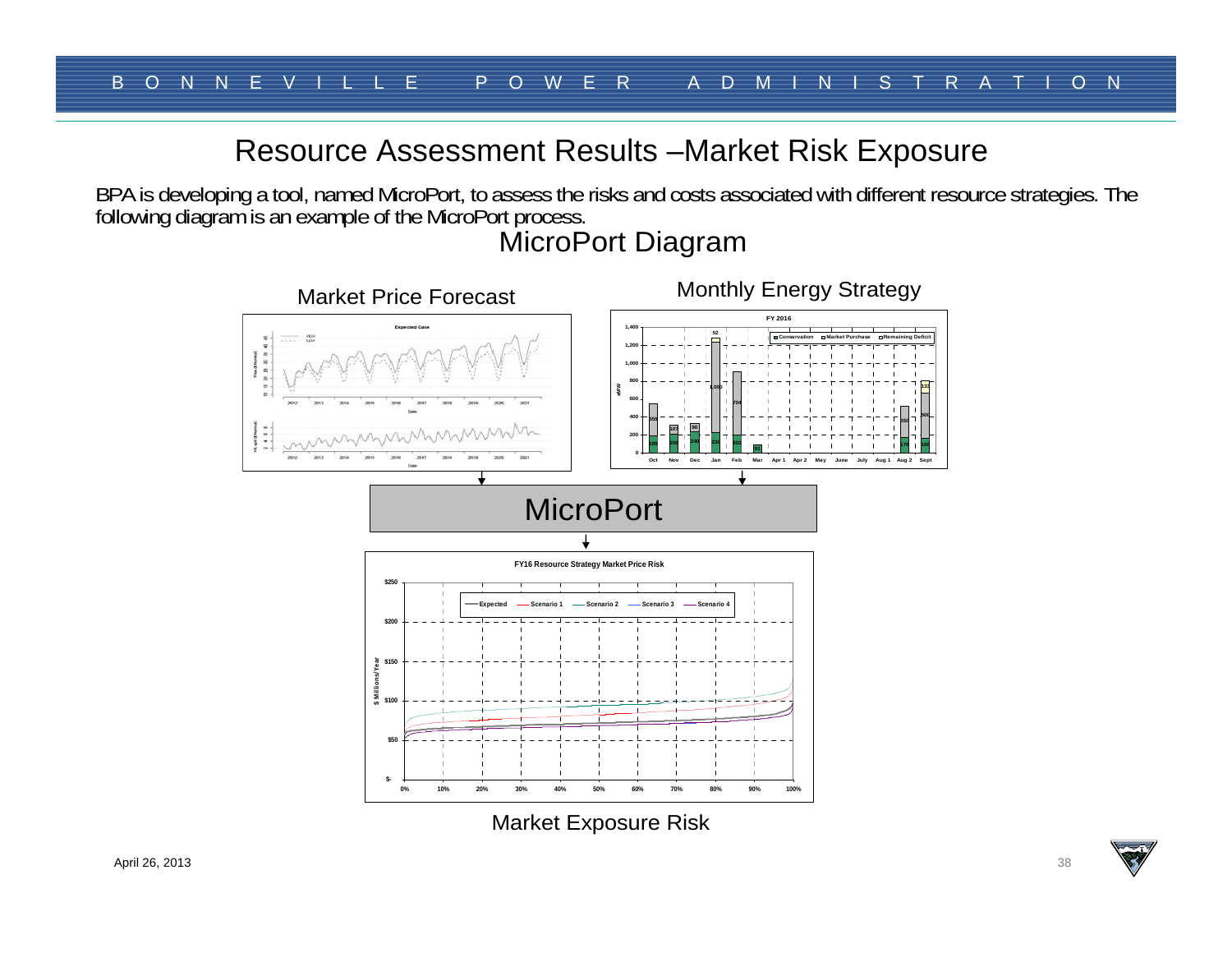#### Resource Assessment Results – FY 2016 Market Risk Exposure

![](_page_38_Figure_2.jpeg)

![](_page_38_Picture_5.jpeg)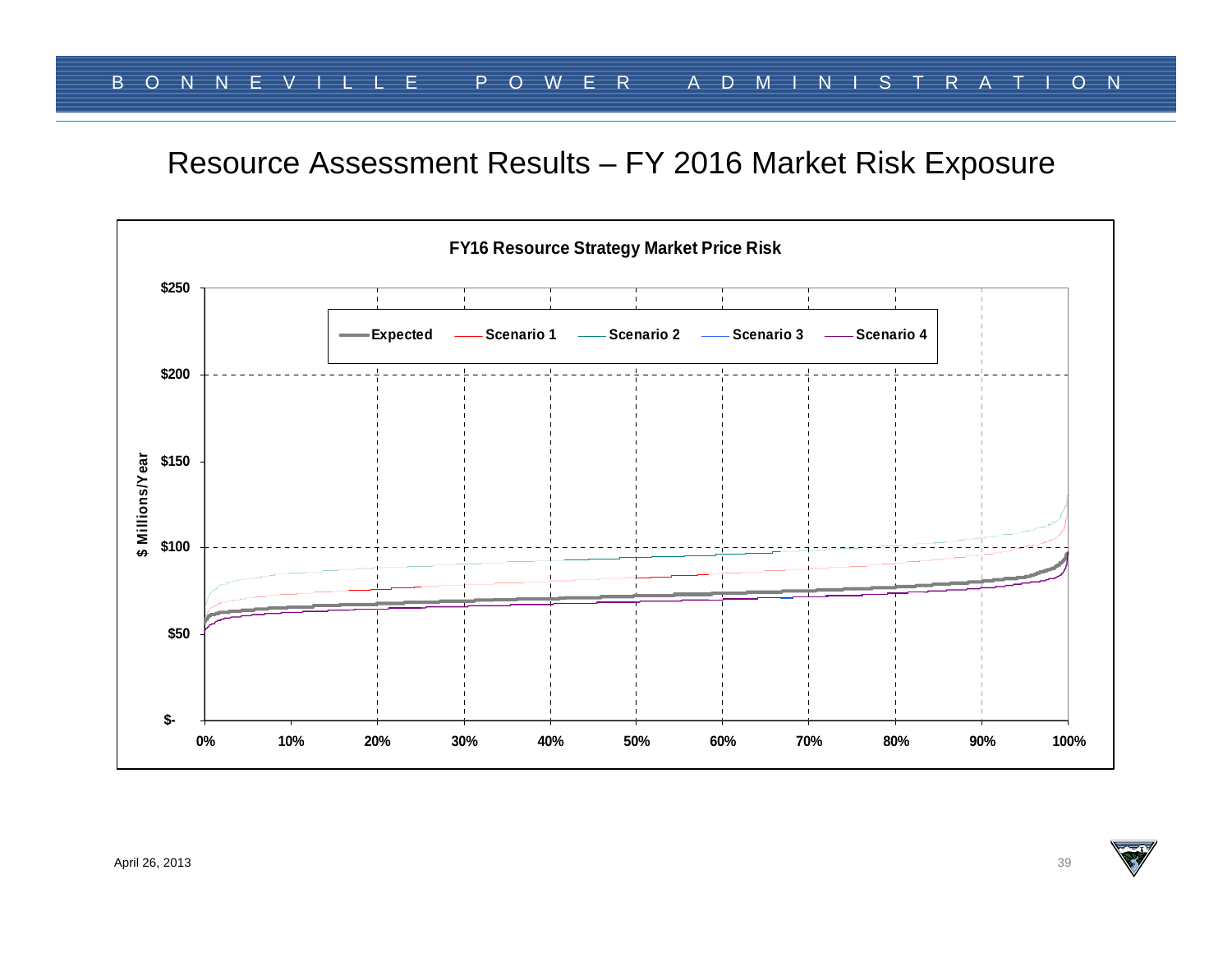# Resource Assessment Results – FY 2021 Market Risk Exposure

![](_page_39_Figure_2.jpeg)

![](_page_39_Picture_5.jpeg)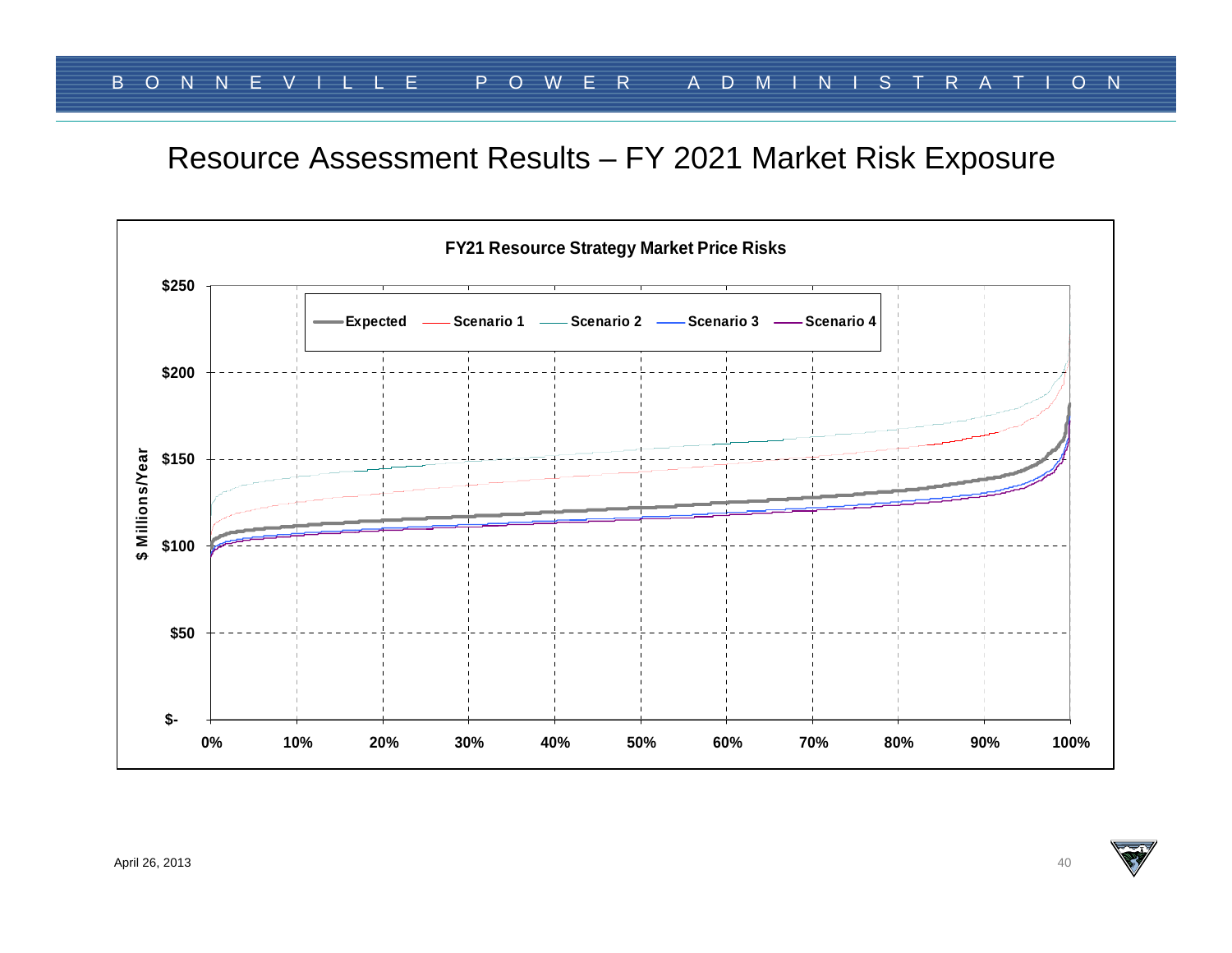## Resource Assessment Results - Capacity

The following Table illustrates the results of the 18 hour capacity analysis from the Needs Assessment

| 2016   | 2016   | 2021   | 2021   |
|--------|--------|--------|--------|
| Winter | Summer | Winter | Summer |
| +100   | +250   |        |        |

The following are areas that we feel could supplement the capacity of the FCRPS:

- $\blacksquare$ 6<sup>th</sup> Power Plan Conservation Targets
	- Achieving the Sixth Power Plan conservation targets will have the effect of reducing the load and thus help to supplement the existing capacity of the FCRPS.
		- • BPA is concerned that not all the conservation may occur during times of extreme loads, and hence further study is warranted
		- •Consistent with the Council modeling for the Regional Resource Adequacy
	- $\bullet^{\bullet}_{\bullet} \bullet$ Estimated Impact: 200 MW in 2016 and 400 MW in 2021
- $\blacksquare$  Market Purchases
	- HLH market purchases would also help supplement the amount of capacity available
	- There is some concern that the market thresholds (1,000 aMW winter, 500 aMW summer) may not be valid in a short lead time, extreme weather event
	- $\bullet^{\bullet}_{\bullet} \bullet$  Estimated Impact: translate into a 1 for 1 capacity benefit, i.e. 100 aMW HLH purchase would add 100 MW to the capacity metric

![](_page_40_Picture_16.jpeg)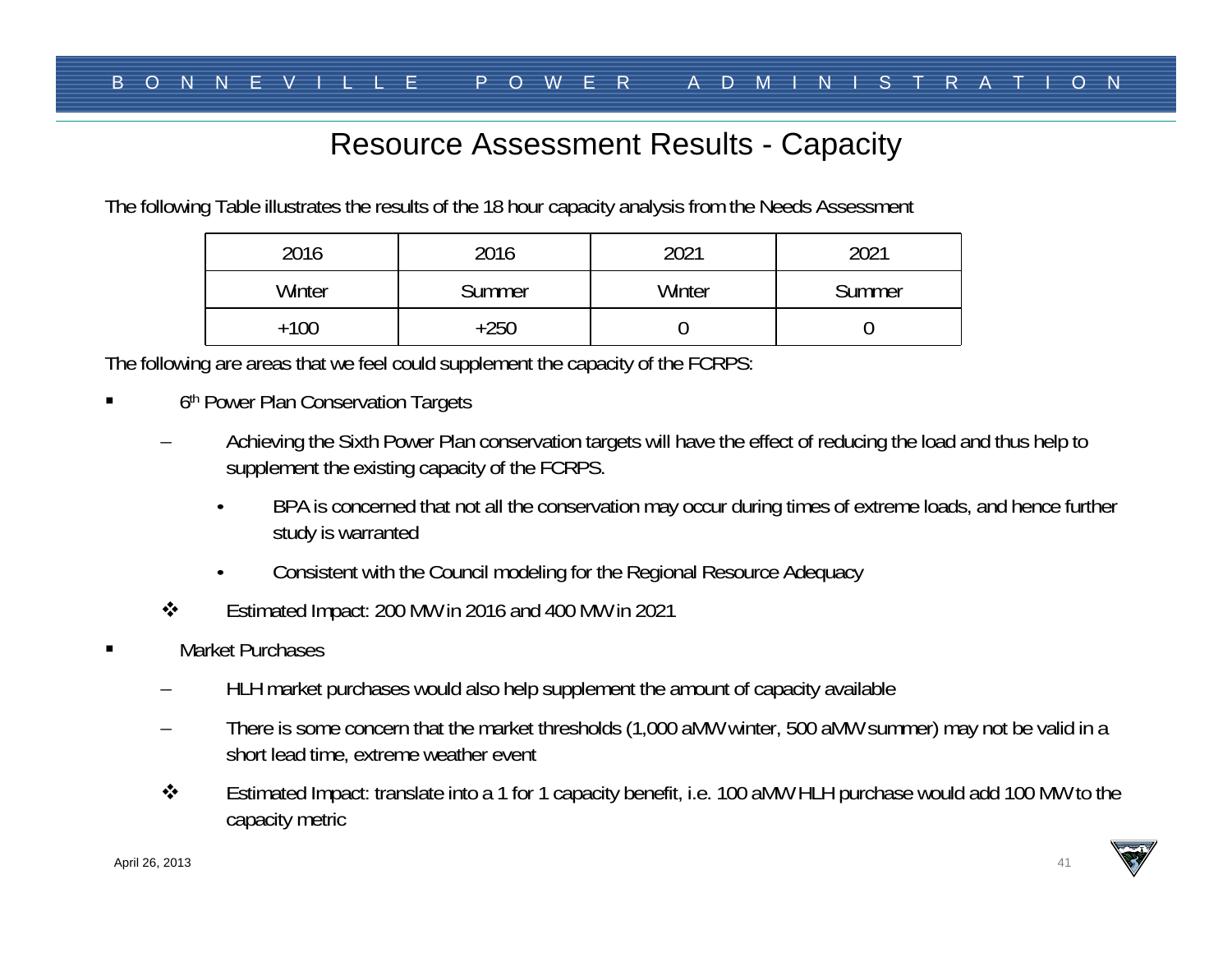## Resource Assessment Results - Capacity

- Non-Treaty Storage
	- Analyzed releasing 10 kcfs out of Canada
	- Due to current arrangement with Canada, the NTS should be viewed as non-firm for planning purposes. Estimated Impact (based on 10 kcfs): 400 MW in the winter (2016 & 2012), 300 MW (2016) and 350 MW (2021) in the summer.
- Keys Pump Generation Station
	- For the 18 hour capacity study, Keys Pumped Generation Station was not included in the analysis. However, it is possible that during times of extreme weather events Keys could provide some additional capacity.
	- There are many questions and uncertainties about the future of Keys
	- $\frac{1}{2}$ Estimated Impact: 150 MW but potentially up to 300 MW
- Demand Response
	- BPA Demand Response team is currently developing phase 2 of the program
	- Appears to be a cost-effective alternative
	- $\frac{1}{2}$ Estimated Impact: Under development

![](_page_41_Picture_15.jpeg)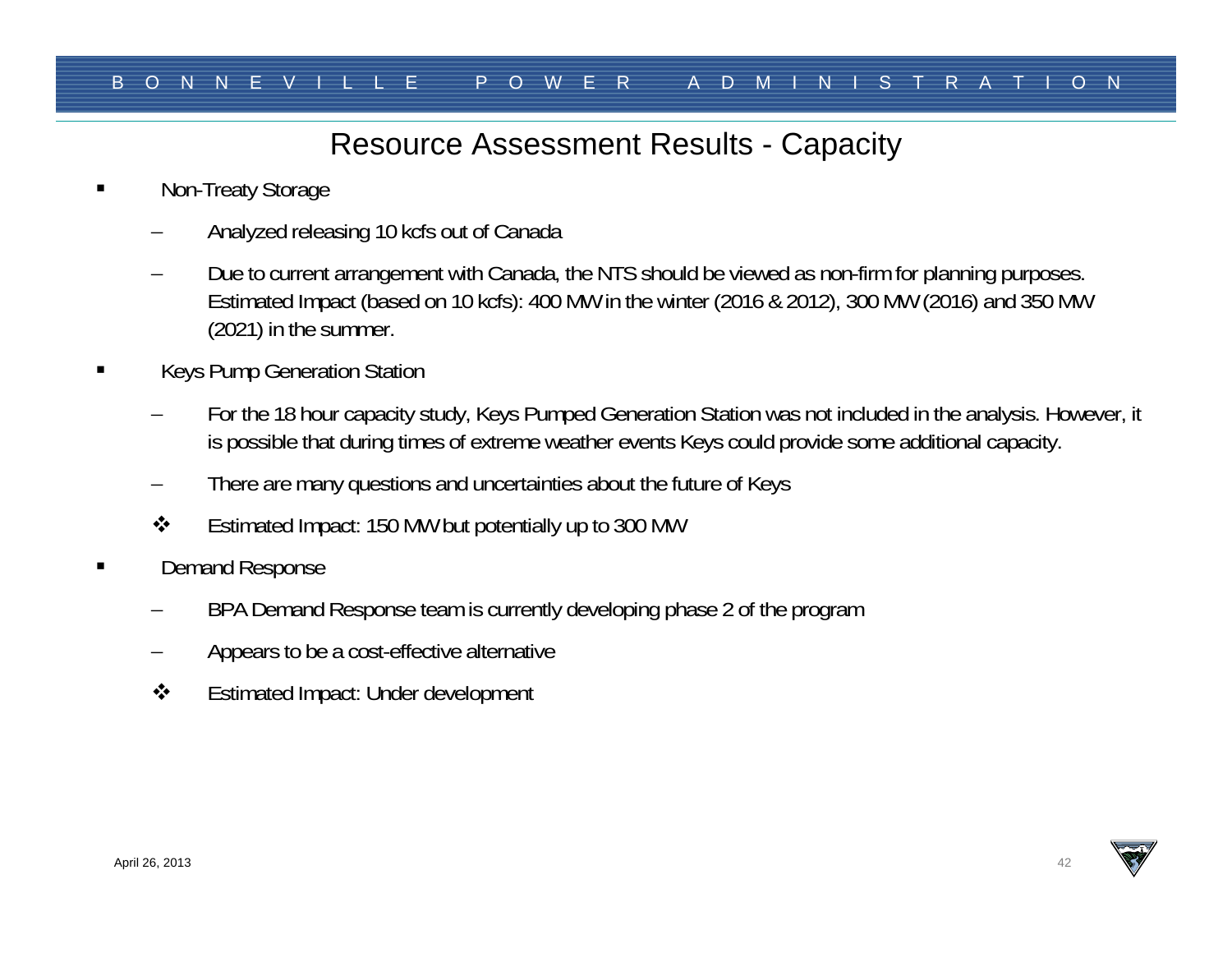## Resource Assessment Results - Capacity

- п Peak Net Requirements
	- BPA's near term focus is to establish a capacity metric in preparation for the 2014 White Book/Needs Assessment analysis.
	- BPA expects to peer review this work with regional interests sometime in 2013/early 2014.
	- BPA will then undertake the approach for exploring a Peak Net Requirements determination after a capacity metric is established approximately Spring 2014.
- П Acquisition of the output of a thermal generation plant
	- Most likely a 6c process would be needed (if the acquisition is greater than 50 aMW *and* longer than 5 years in duration)
	- Some form of the Capacity Net Requirements process have to occur before BPA could do a 6c process
	- $\frac{1}{2}$ Estimated Impact: Scalable

![](_page_42_Picture_12.jpeg)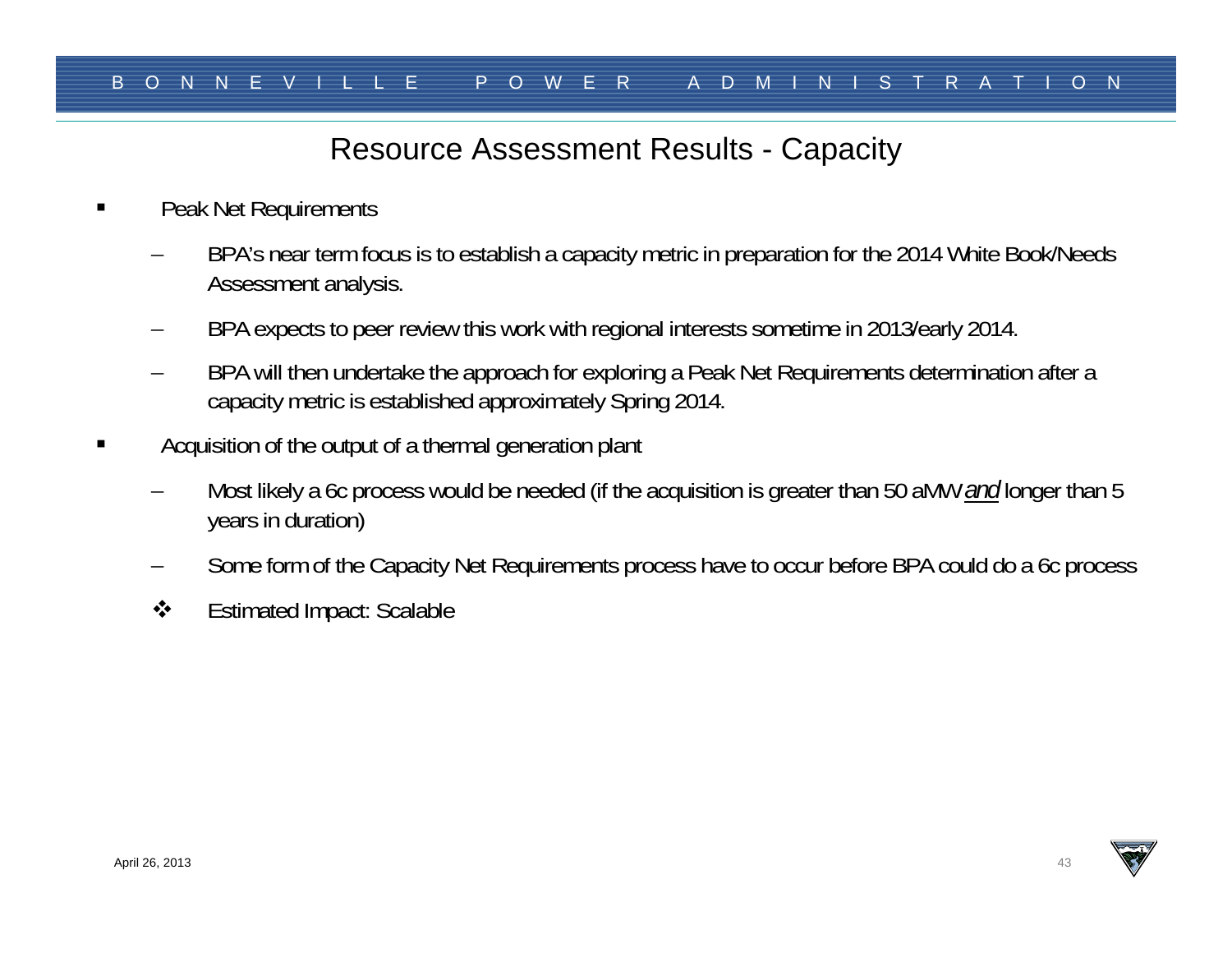# Resource Assessment Results – Summary

| <b>Metric</b>                   | Resource Options (No specific order)                                                                                                                                                                                                                                                                                                                                                  |
|---------------------------------|---------------------------------------------------------------------------------------------------------------------------------------------------------------------------------------------------------------------------------------------------------------------------------------------------------------------------------------------------------------------------------------|
| Annual Energy                   | • Conservation<br>• Market purchases<br>• Combined-cycle combustion turbine<br>• Federal hydro system improvements                                                                                                                                                                                                                                                                    |
| Monthly/Seasonal HLH<br>Energy  | • Conservation<br>• Market purchases<br>• Combined-cycle combustion turbine<br>· Simple-cycle combustion turbines<br>• Frame<br>• Aeroderivative<br>· Intercooled<br>• Reciprocating Engine                                                                                                                                                                                           |
| <b>Capacity and Flexibility</b> | • Demand response<br>• Combined-cycle combustion turbine<br>· Simple cycle combustion turbines<br>•Frame<br>·Aeroderivative<br>·Intercooled<br>• Reciprocating Engine<br>• Keys Pumped Storage Plant<br>• Federal hydro system improvements<br>• Peak Net Requirements<br>• Non-Treaty storage<br>❖ BPA will be exploring the contribution of conservation to meeting capacity needs. |

![](_page_43_Picture_5.jpeg)